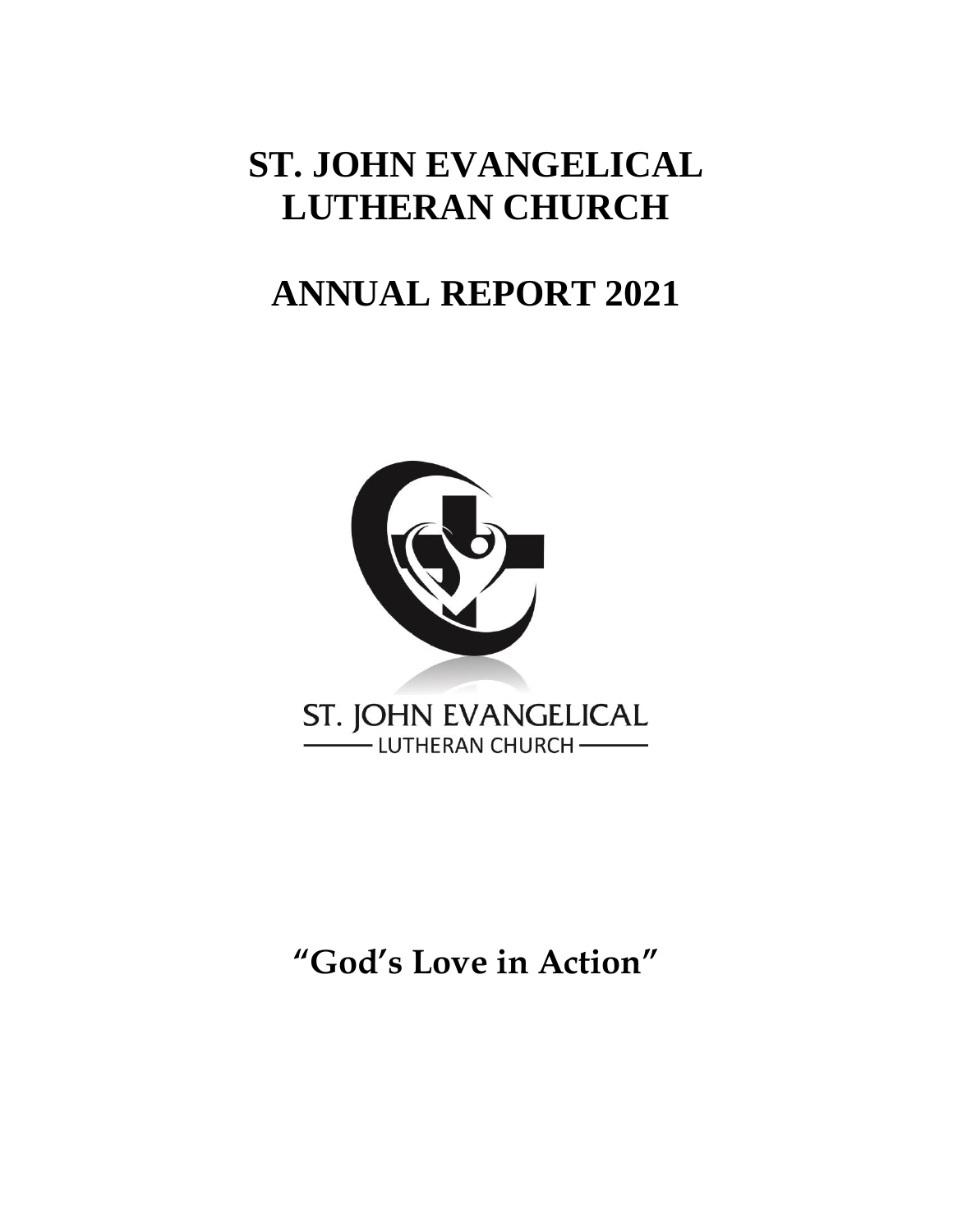**2021**

# **ANNUAL REPORT**

### **TABLE OF CONTENTS**

| P. 1         |
|--------------|
| P. $2 - 3$   |
| P. 4         |
| P. 5         |
| P. 6         |
| P. 7         |
| $P. 8 - 10$  |
| P. 11        |
| P. $12 - 17$ |
| P. 18        |
| P. 19        |
| P. 20        |
| P. 21        |
| P. $22 - 25$ |
| P. $26 - 31$ |
|              |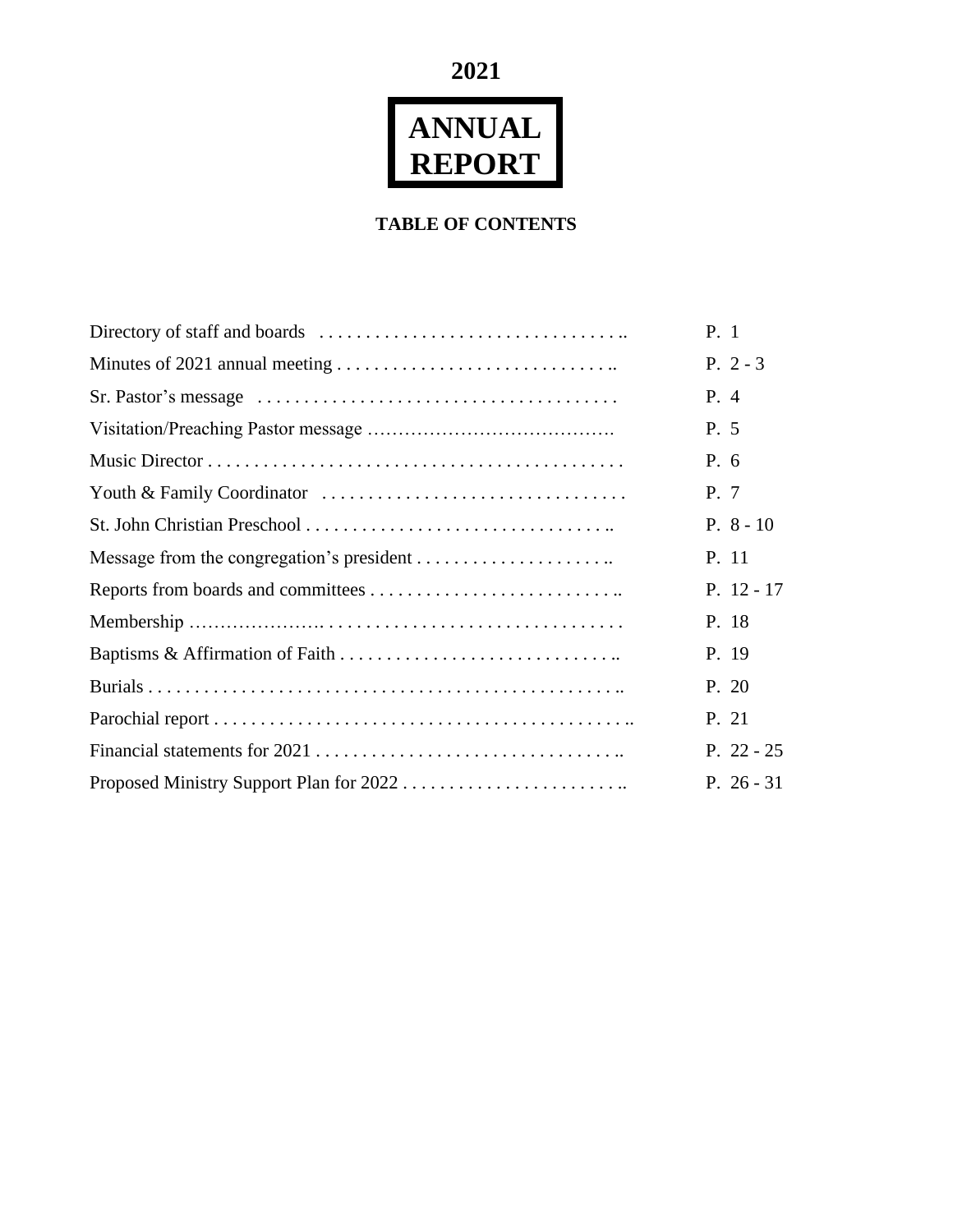#### **ST. JOHN EVANGELICAL LUTHERAN CHURCH 2021 DIRECTORY OF STAFF, OFFICERS & BOARDS**

#### **CHURCH STAFF**

| Pastor: Russ Leeper                          |
|----------------------------------------------|
| <b>Visitation Pastor:</b> Anita Nuetzman     |
| Director of Music: Melanie Johanningmeier    |
| <b>Business Manager:</b> Linda Hughes        |
| Youth & Family Coordinator: Laurie Heidebrin |
|                                              |

Parish Secretary: Kathy Hoeft **Visitation Pastor**: Anita Nuetzman **Custodian**: Jamie Carolan **Asst. Custodian: Julie Heddens Director of Preschool: Whittney Franke K Teacher:** Carleen Laue

#### **CONGREGATIONAL OFFICERS**

| <b>President:</b> Greg Buenger      |     | Secretary: Karol Carpenter  |                        |
|-------------------------------------|-----|-----------------------------|------------------------|
| Vice President: Josh Johnson        |     | Treasurer: Linda Hughes     |                        |
| <b>COUNCIL AT LARGE</b>             |     |                             |                        |
| 3yr Connie Swant                    |     | 2yr Doug Holm               | 1yr Kathy Rogotzke     |
| 3yr Carol Brahn                     |     | 2yr Ron James               | 1yr Judy Hughes        |
| 3yr Kathy Waldorf                   |     | 2yr Dennis Sande            | 1yr Jake Gassman       |
| <b>BUILDING &amp; GROUNDS BOARD</b> |     |                             |                        |
| 3yr Jeremy Heyer                    |     | 1yr Craig Begemann          | 1yr Rusty Rogotzke     |
| 3yr Michael Quade                   | 1yr | Tyler Kubik                 | 1yr Ana Bllickenderfer |
| <b>COMMUNICATION BOARD</b>          |     |                             |                        |
| 3yr Yolanda Van Ausdall             |     | 2yr Linda Lindaman          | 1yr Ina Heitz          |
| 3yr Kate Prichard                   |     | 2yr Kierstin Heim           | 1yr Darci Tracey       |
| <b>DEACONS BOARD</b>                |     |                             |                        |
| 3yr Liz Hamm                        |     | 2yr Ryan Venz               | 1yr Diane Sande        |
| 3yr Kim Watkins                     |     | 2yr Scott Hansen            | 1yr Kip Hauser         |
| <b>FAMILY BOARD</b>                 |     |                             |                        |
| 3yr Laura Walker                    |     | 2yr Jenisha Garden          | 1yr Sonja Cotton       |
| 3yr Amy Kubik                       |     | 2yr Sue McDonald            | 1yr                    |
| <b>FINANCE BOARD</b>                |     |                             |                        |
| 3yr Monte Waldorf                   |     | 2yr Greig Grimm             | 1yr Georgie Miller     |
| 3yr Kurt Hoeft                      |     | 2yr Al Brandau              | 1yr Richard Olesen     |
| <b>PARISH ED BOARD</b>              |     |                             |                        |
| 3yr Mike Hammond                    |     | 2yr Julie Taylor            | 1yr Lisa Hinz          |
| 3yr Michelle Grob                   |     | 2yr Linda Johnson           | 1yr Rae Lynn Chase     |
| <b>STEWARDSHIP BOARD</b>            |     |                             |                        |
| 3yr Sandie Quade                    |     | 2yr Kathy Crooks (1yr Sub.) | 1yr Diane Loudermilk   |
| 3yr Bev Selvig                      |     | 2yr Gaylen Hicok            | 1yr David Lindaman     |
| YOUTH BOARD                         |     |                             |                        |
| 3yr Lee Hoeft                       |     | 2yr Jessie Holm             | 1yr Ann Prichard       |
| 3yr JoAnn Hervert                   |     | 2yr Brandi Lantz            | 1yr Lydia Johnson      |
| ST, JOHN CHRISTIAN PRESCHOOL BOARD  |     |                             |                        |
| 3yr Jessica Hoeft                   |     | 2yr Brittany King           | 1yr Leslie Trettin     |
| 3yr Lydia Klinkel                   |     | 2yr Lezlie Weber            | 1yr Payton Johnson     |

Officers serve for a one-year term. Board members are elected for a three-year term & may serve only one consecutive term. The number represents the number of years completed for the term of office with all terms expiring in January.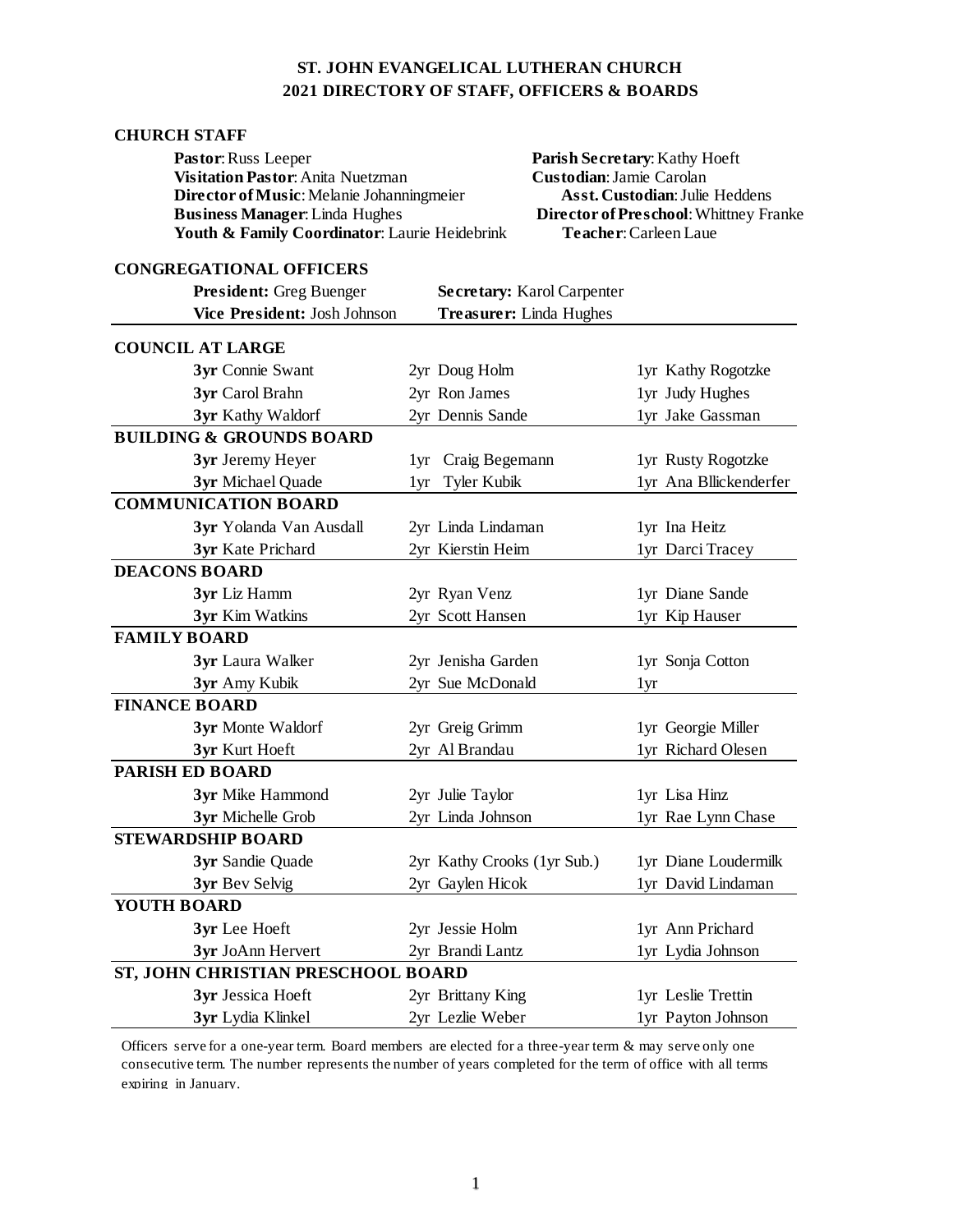#### **St. John Evangelical Lutheran Church Church Annual Meeting Minutes June 13, 2021**

Meeting was called to order by President Greg Buenger at 10:00 AM in the church sanctuary.

**Present:** Church Members 64

**Opening Devotion:** Pastor Leeper opened with a prayer.

#### **Minutes of the 2020 Annual Meeting:**

Kurt Hoeft made a motion to approve the 2020 Annual Meeting minutes. Eugene Heitz second the motion. Motion Carries.

#### **Pastoral Report:**

Pastor Leeper reported that this last year has been difficult, yet God's Grace has shown through in so many different opportunities. From the completion of training for individuals to serve in the Stephens Ministry, the flexible, faithful staff, and the worship team for their unending dedication and mission to record the services for the congregation to view through the internet or YouTube. For Pastor Anita Nuetzman to be hired to help with the visitations, to the Executive council, the church council and all the different boards on the church to navigate through this difficult Covid 19 pandemic. The congregation continued to grow with numerous Child of God baptisms being performed through these times. Pastor Russ and Susan also felt the grace of God through the congregation in the expressions of sympathy in the passing of Donald Poppen, Susan's father. The sense of community has provided strength and grace.

#### **Old Business:**

Board and Ministry Reports: Richard Olesen moved to accept the Board and Ministry reports included in the 2020 Annual Report. Cherie Schafer second the motion. Motion Carries.

#### **New Business:**

- 1. Ministry Support Plan: Kurt Hoeft, Finance member reviewed the ministry support plan with the following highlights noted.
	- A. Most boards recommended the same amounts or less due to Covid 19.
	- B. Had already budgeted for a support pastor so the wages have already been included into previous support plan.
	- C. New heating/cooling has been installed into the church office and workroom. The parsonage is still in need of a new roof.
	- D. The bulletins are now being printed by Kathy Hoeft in the church office, at a savings of just under \$2000 yearly.
	- E. Staff were given a 1.3% payroll increase.
	- F. Staff salary continues to be the largest expense within the church.
	- G. We successfully applied for and were granted a substantial Payment Protection Plan Loan. Upon completion of the time period all staff were still employed so the loan was forgiven as per the loan requirements.
	- H. At this time being almost halfway through the fiscal year, the church is standing in a good position with expense and income.
	- I. Finance committee would like to thank the congregation for being so loyal and dedicated in maintaining offering.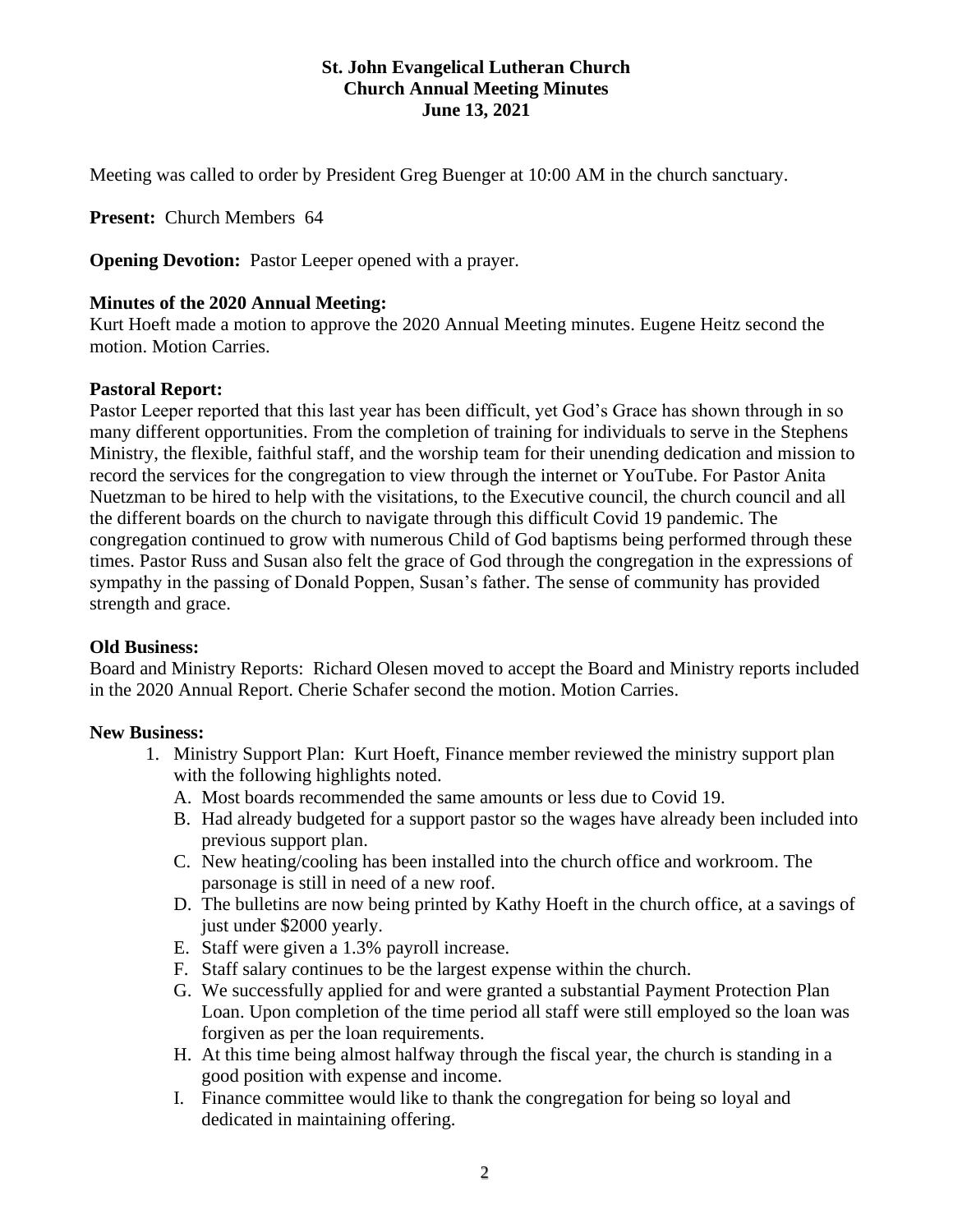Monte Waldorf made a motion to approve the Ministry Support Plan, Vicki Hoffman second the motion. Motion Carries.

2. Election of Officers and Board Members: President Greg Buenger reviewed the Nominations on the Ballot with Principal officers being re-elected include Greg Buenger, President; Josh Johnson, Vice-President; Karol Carpenter, Council Secretary.

Greg Heidebrink made a motion to approve the election of the Officers and Board Members. Judy Hauser second the motion. Motion Carries.

#### **Call Discussion and Vote:**

Pastor Steve Brackett from the Synod office was present to explain the process for the call for Pastor Anita Nuetzman. Pastor Brackett then read the Letter of Call for Pastor Nuetzman. President Greg Buenger gave a summary of how we came to the point of securing Pastor Nuetzman. Ina Heitz made a motion to call Pastor Anita Nuetzman for a 30% call as a visitation pastor, Kurt Hoeft second the motion. Motion Carried. While votes were tallied by church council members, Carol Brahn and Doug Holm, President Greg Buenger reviewed with the congregation the compensation package for her. Kurt Hoeft made a motion to approve the compensation package for Pastor Nuetzman, Dennis Sande second the motion. Motion Carries. Pastor Anita Nuetzman was extended a call letter as a 30% time.

#### **Other Business:**

Janet Petefish spoke and the church is still in need of volunteers to help coordinate the 150-year celebration of the church in 2022. Eric Johanningmeier spoke in appreciation to the group of staff and volunteers who have spent numerous hours in preparation for the service to be shared through the internet and various methods.

Eugene Heitz made a motion to adjourn the meeting. Greg Heidebrink seconded the motion. Motion Carried.

Closing Prayer and Benediction by Pastor Steve Brackett.

Respectfully submitted, Karol Carpenter, Council Secretary

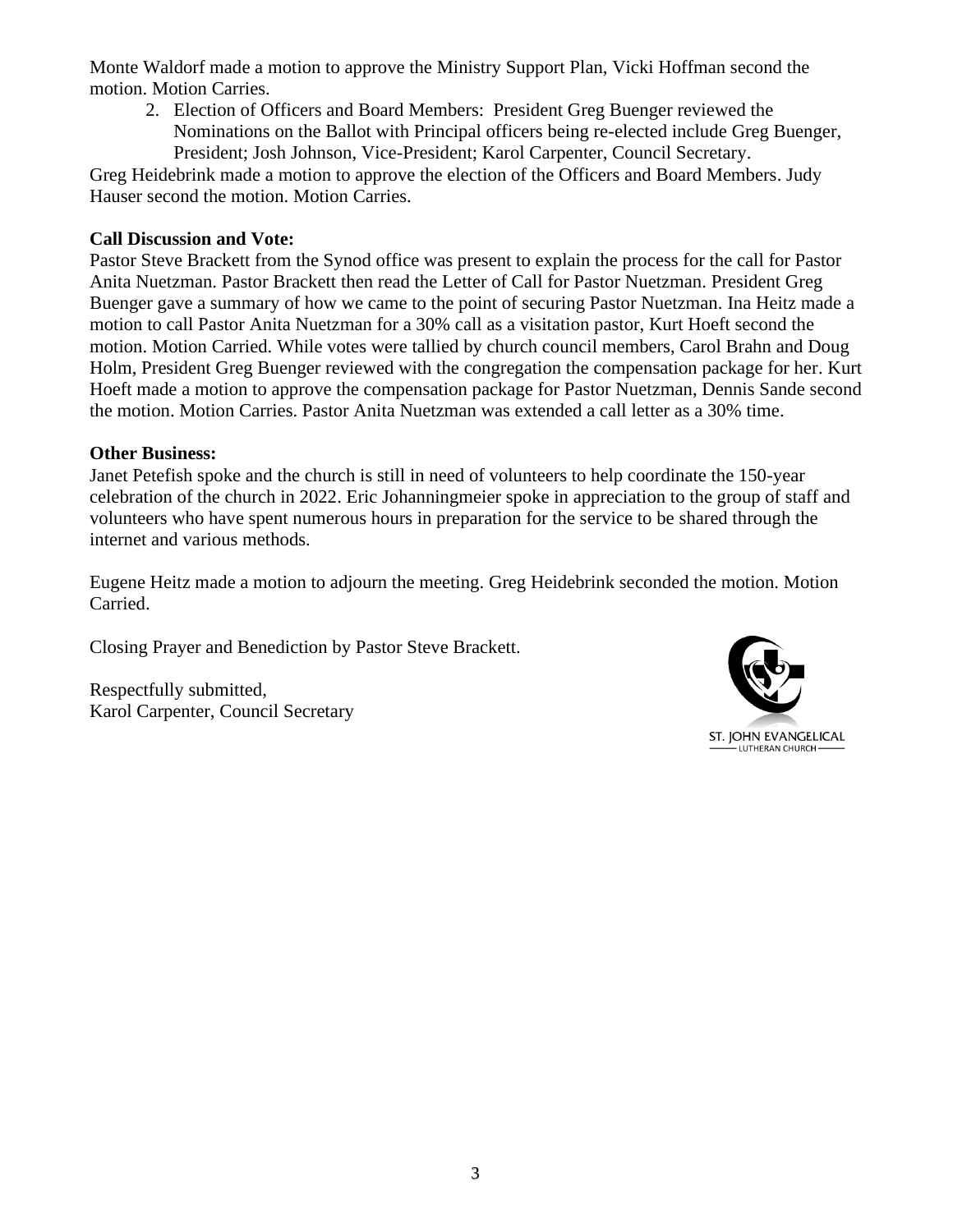#### **Senior Pastor's Report 2021**

It's been quite a year. We began 2021 with the church building closed, all gatherings online, and no in-person worship. We ended 2021 with the building fully open, all of our ministries resumed, and over 500 people at in-person worship on Christmas Eve. 2021 was a snapshot of all the stages of the pandemic put together. And every step of the way we were forced to make decisions that, no matter what we decided, some would see us as being irresponsible or foolish. But we made them, anyway.

So, if you ask me what our greatest accomplishment is in 2021, I would say that despite everything we've been through in the last year, we're still a community. While many congregations have fragmented and many church leaders have felt the need to leave their call, we have been able to stay together, love each other, and remain a community ... even when we disagreed. It hasn't always been easy and we're not out of the woods yet, but by the grace of God, St. John remains a dynamic and viable worshiping and serving community. We did this together.

As the threat of COVID-19 hopefully lessens in 2022 and we see even more of a return to normal, we must acknowledge that there is one major way in which the pandemic has changed us. We're no longer an in-person-only congregation. We're also an online congregation spreading the gospel message far beyond our city and state boundaries. I'm grateful for the many members and nonmembers who regularly join us on the radio and YouTube for our live-stream service. The pandemic and technology have forced us to re-think our understanding of who our congregation is, acknowledging that many who worship with us regularly are not in the same physical space, but still connected in one Spirit.

I want to say a special word of thanks to our St. John Church Council and President Greg Buenger for their leadership during some very difficult months. I have so much appreciated their thoughtfulness, honest feedback, and willingness to make the right calls at the right times ... even when it felt like there were no right answers.

I'm very grateful for Pastor Anita Nuetzman and her ongoing partnership in ministry. Her thoughtful preaching and ministry to the hurting and lonely ones of our congregation are a true gift to us.

I'm also grateful for our hardworking staff who are the backbone of our ministry. I can say without a doubt that every one of them loves this congregation and works very hard to make St. John who we are today.

But a congregation this size cannot be run by staff alone. And so, I'm also grateful to all of you who have given your time and talents in 2021 serving on boards, teaching, ushering, leading worship, preparing, and serving food, making quilts, knitting prayer shawls, helping with "God's Work, Our Hands" Sunday, stocking the Blessing Box, recording services, running technology, and in many other ways. A church without good staff doesn't know where it's going. A church without good volunteers can't get to where it's going. A church where volunteers and staff work together as partners is able to go wherever Jesus leads them.

I can't wait to see where Jesus leads us in 2022! Peace, Pastor Russ Leeper

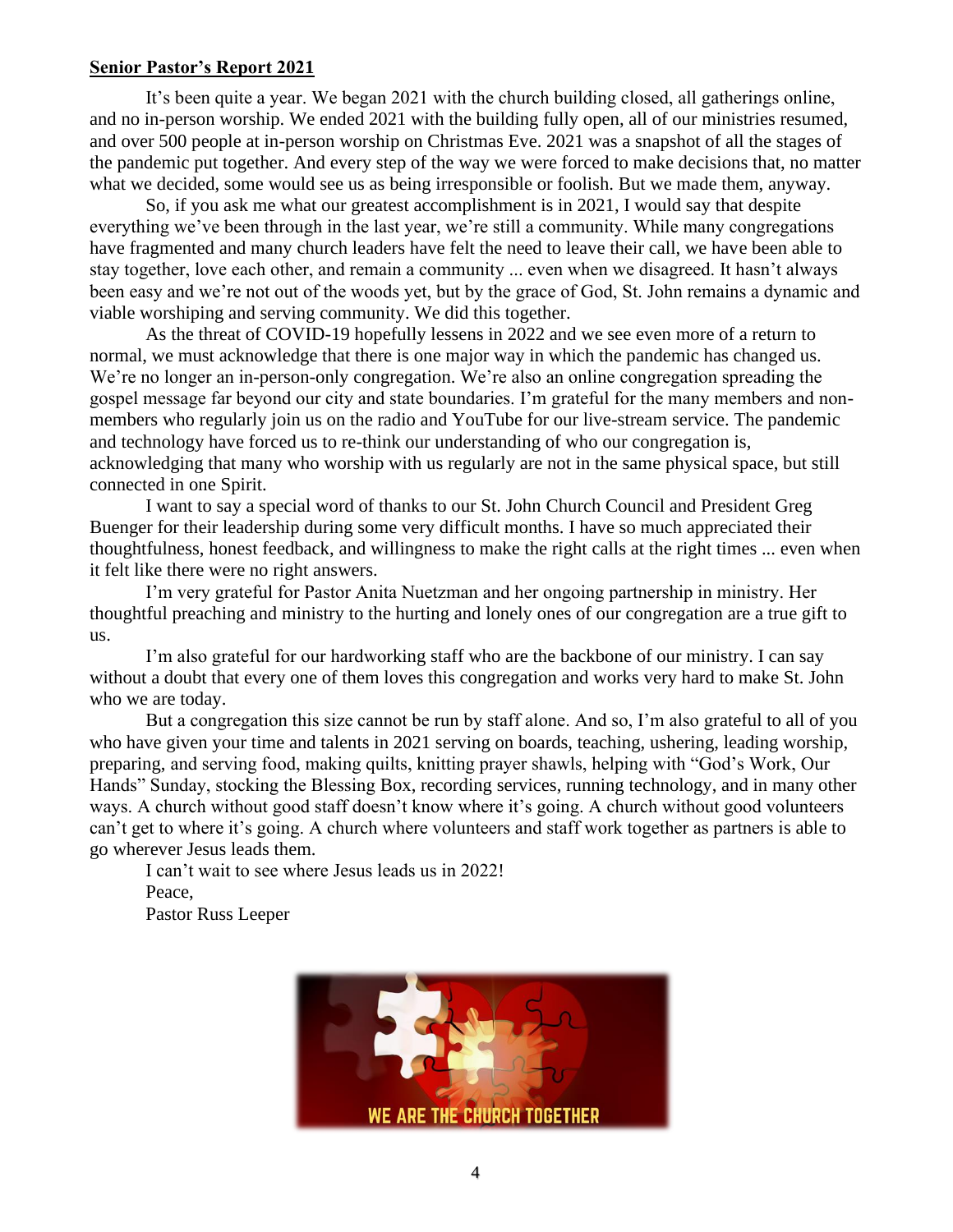#### **Visitation/Preaching Pastor's Report 2021**

As Visitation Pastor, it is my joy and privilege to meet regularly with approximately 30 saints who are either confined to their homes or living in long-term care.

Initially, pandemic restrictions made my job more difficult, so instead of face-to-face visits, I made phone calls and sent cards to each. During the week of Epiphany, I did simple home blessings, marking windows or doors with a chalk marker as a reminder of God's ongoing care.

Often, I'll deliver the previous Sunday's worship bulletin or current issues of the devotional booklet, *Christ in Our Home.* Many times, these devotions guide our conversations, but it all depends on the needs of the person on that day.

Holy Communion is sometimes a part of my visits, although most of that ministry is very capably being fulfilled by a faithful team of lay persons. I am grateful for them as well as the volunteers who assist me with the monthly worship service at Chautauqua Guest Homes - 9<sup>th</sup> Street where around 15 to 20 residents attend. I've also been sharing communion and a brief bible study with a small group of residents at Apple Valley Assisted Living.

On occasion, I am called upon to utilize my gifts as a preacher and worship leader. I enjoy these opportunities but find that it takes me longer to "get up to speed" in my sermon writing than it did in my previous call when I was doing it every week. Maybe it's a case of Parkinson's law: work expands so as to fill the time available for its completion. Since my primary role at St. John doesn't often involve those who come to worship, not knowing many of the faces to whom I am preaching does present a challenge.

Finally, an important part of my ministry is officiating and assisting families with planning funerals, for both members as well as non-members. It is a profound honor to accompany God's people in the completion of their baptismal journeys.

Thanks be to God for the call to serve St. John and the community of Charles City. *Pastor Anita Nuetzman* 

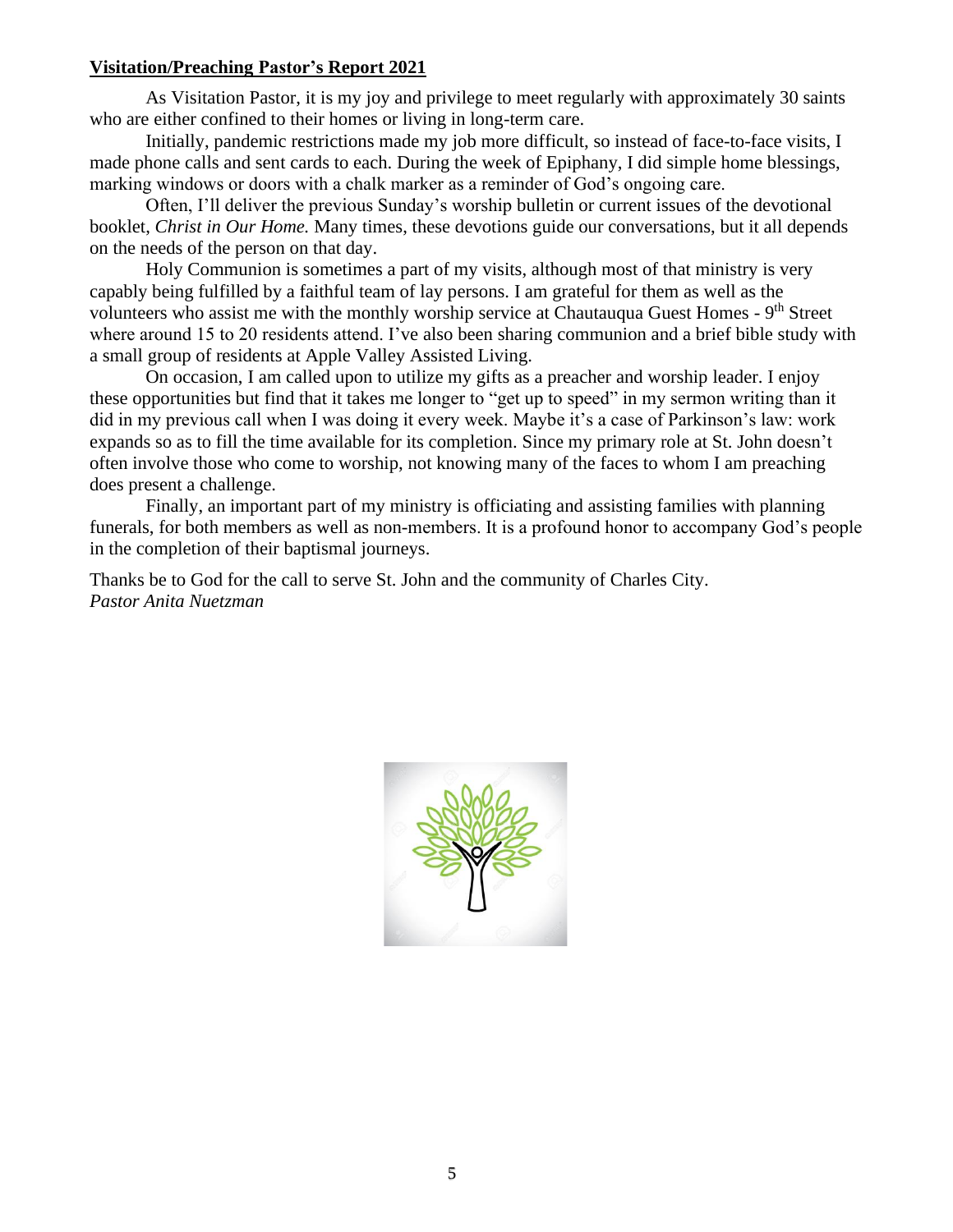#### **2021 Director of Music Report**

"Be filled with the spirit, speaking to one another with psalms, hymns and songs from the Spirit. Sing and make music from your heart to the Lord" Ephesians 5:18-19

The year 2021, brought with it many changes to our worship services. We started out the year still having only recorded services. In late January, we went back to in-person worship at one service at 9:00 am. We have been blessed to have people song lead to assist the congregation with hymns and songs.

We continued to record each service until November, when our sound/video system was updated for live streaming. We had a faithful group of musicians, readers and videographers who came every week to record services so Pastor Russ could put together a service for podcast, YouTube, radio, and FB. Thank you to Linda Hughes, Lydia Johnson, Eric Johanningmeier, Susan Leeper, Jamie Carolan and Kathy Hoeft for helping Pastor Russ and I make these virtual services a reality. We figured that we recorded around 100 services. That is a huge time commitment for these individuals, so if you see them, please give them a special thank you.

We are blessed to have many people volunteer to provide special music for services. St. John Christian Pre-School, Sunday School and many solo/ensemble groups have been a part of special music this year. Please let me know if you would like to provide special music.

Trinity Choir resumed in the fall. We try to sing once or twice a month. 2021 culminated with Christmas Music Sunday. This was a joint effort with Messiah Lutheran and was a wonderful way to celebrate the birth of our Savior. New members are always welcome to join us for Trinity Choir. Please join us on Wednesday evenings at 7 pm.

Our Children's Choir has not started up this year. If there is anyone interested in leading this endeavor, please let me know.

Special thanks to Cherie Schafer, who serves as our choir accompanist and has substituted for me several times throughout the year. Also, thanks to Susan Leeper, who has substituted for me throughout the year.

As we celebrate our sesquicentennial in 2022, we will have some "extra-special" music. Please stay tuned.

Soli Deo Gloria! Melanie Johanningmeier

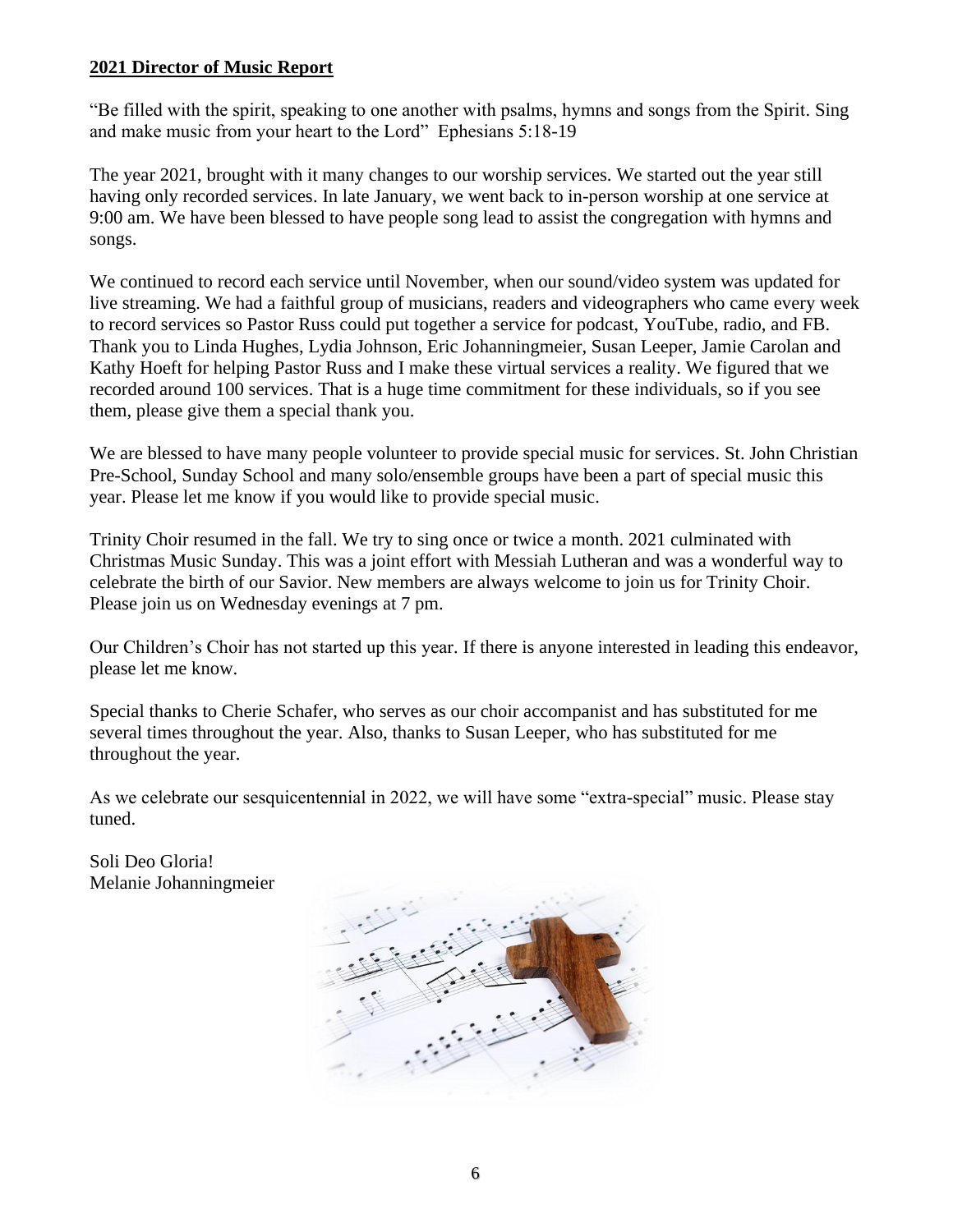#### **Youth & Family Ministries Coordinator**

2021 was a very busy year at St. John compared to 2020. Things started off a little slower (and a lot more "virtual") than a "normal" year but picked back up in the spring. Below are some of the things that involved the children, youth, and families at St. John this year.

In January, February, and March, our confirmation students met via Zoom. Then, after Easter, we all met as a large group in the Sanctuary on Wednesday evenings.



At the end of March, the Family Board handed out Holy Week/Easter Goody Bags to children and adults to celebrate Easter.

In April, seven students took First Communion on Maundy Thursday. Also in April, (after postponing since October 2020) we celebrated with 10 students as they were confirmed.

In May, we wrapped up online Sunday School and confirmation classes. The Family Board celebrated the women of St. John, and Parish Ed hosted a Fun-Day in the parking lot. And we celebrated with fourteen St. John members who graduated from High School.

June was started with a local service project. Eight youth, a Youth Board member, and I headed over to Bayou Bend Park to meet up with Julie Begemann and other CIA members and stained picnic tables and pulled weeds. The Family Board celebrated the men of St. John. I spent a good share of the month planning VBS and confirmation classes for the fall. Two St. John youth attended WIYLDE.

July ended with VBS where we had 64 youngsters attending "ROCKY RAILWAY" VBS where we learned that "Jesus' power pulls us through!" The Parish Ed. Board did a super job of organizing, decorating, and hosting VBS again this year!

In September, we kicked off the school-year schedule with Rally Sunday. During worship we celebrated the Blessing of the Backpacks Milestone, the Family Board supplied delicious cinnamon rolls, and many congregation members gathered in the parking lot for a prayer before heading out to work on God's Work, Our Hands projects. We were very pleased to be able to start in-person Sunday School and Confirmation classes!

In October, we started up the After School program and we held our "Confirmation Fair" and invited the congregation to come and view the "Faith Tri-Folds" each of our confirmands created, and then we celebrated Affirmation of Baptism with six students who completed the St. John Confirmation Program. We handed out Bibles to  $1<sup>st</sup>$  and  $4<sup>th</sup>$  Grade students on Reformation Sunday.

November is Food Month for St. John Sunday School students. Lots of non-perishable food items were collected and donated to our new Blessing Box! The Youth Board hosted a successful Burrito Breakfast that was enjoyed by over 100 people.

In December, the Family Board hosted a  $25¢$  Gift Store for kids to shop at and it was a great success again this year with 400 gifts being purchased! The Parish Ed Board coordinated and directed a very enjoyable Sunday School Christmas Program with our PreK-7<sup>th</sup> grade students acting out the story of Christ's birth and the Youth Board hosted a reception with yummy cookies following the Program.

The Youth, Family, and Parish Education Boards and the children, youth and families of St. John had a great year in 2021. I would like to thank everyone who contributed to the success of, and participated in, all these wonderful activities. We look forward to another fantastic year in 2021.

Laurie Heidebrink Youth and Family Coordinator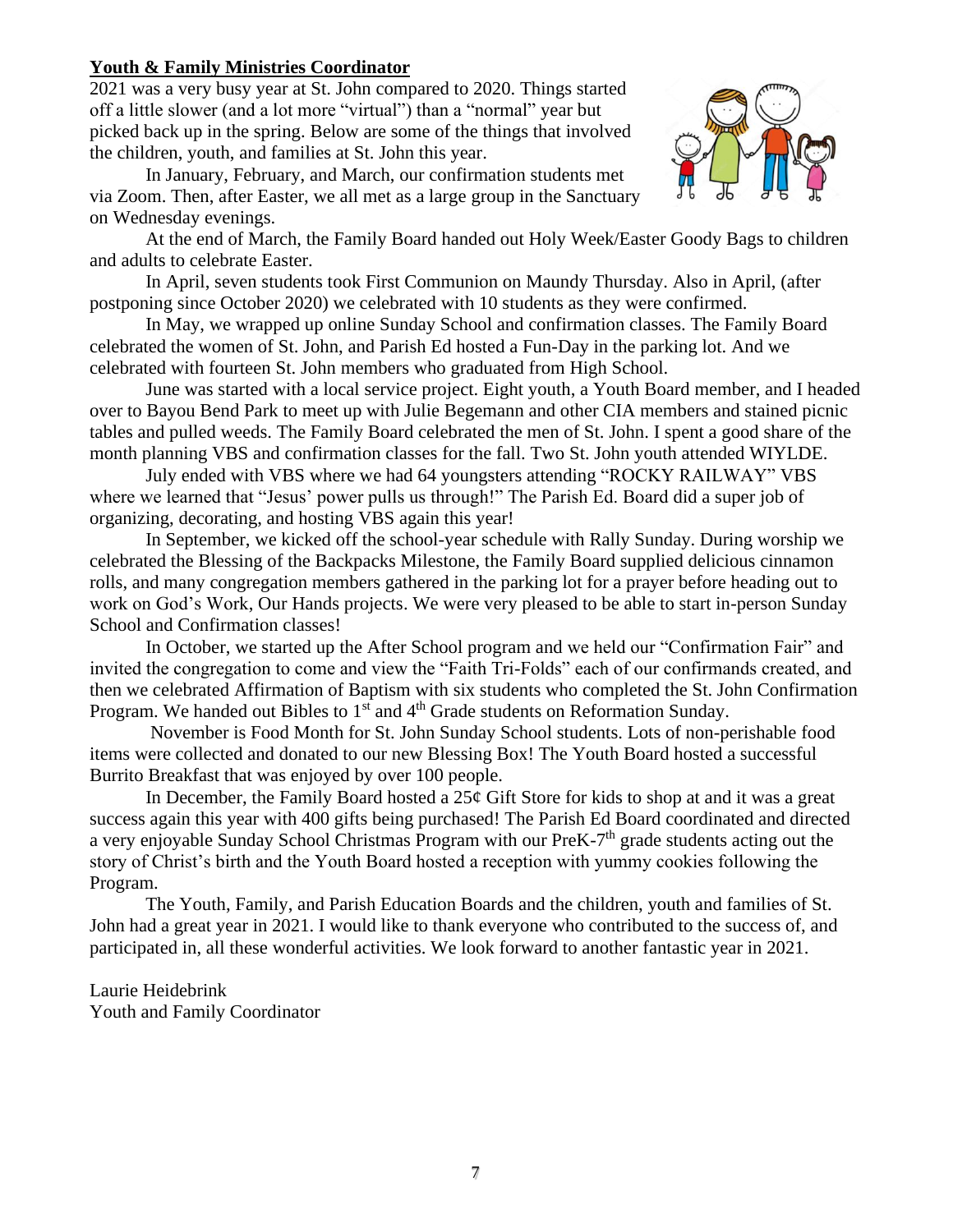#### **St. John Christian Preschool 2021 Annual Report**

Let the praises ring! We have often told new families who are coming to visit to follow the angels down the stairs and then listen for us. "You will hear us before you can see us." It has often been part of the directions to our preschool, and we are proud of that. This has been another wonderful year to shout God's praises in song and through play!



Our 2020-2021 school year ended with an enrollment of 42 friends, and we were excited to welcome many friends and families back for our 2021-2022 school year. With the addition of a few new faces, we were able to start our school year with an enrollment of 28 friends who were anxious to see what a new year at St. John Christian Preschool would hold for them. As we begin 2022, we saw a slight increase in our enrollment! We now have an enrollment

of 30 little ones. As always, we know that we will continue to be blessed with many families who are seeking a Christian education for their little ones, and we expect to fill any openings quickly. It is a very humbling gift to know that we are being trusted with such an enormous job, but it is rewarding beyond words.

We offered three classes from which our families could choose. Our older friends who turned at least 4 by September 15 could enroll in either the three-day, Monday-Wednesday-Friday program or the 5- Day program. These classes were only offered in the afternoon, which met from 12:30-3:30pm. Our younger friends who turned at least 3 by September 15 could enroll in our three-day program, Monday-Wednesday-Friday. This class was only offered in the morning, which met from 8:30-11:30 a.m.

Our registration fee increased slightly to \$30 (up from \$25) per semester or a one-time fee of \$50 for the year. Our tuition also increased slightly. The 3-day tuition was \$105 (up from \$95). The 3-Year-Old class option is three hours. Our 3-day afternoon tuition increased to \$105 (up from \$95), and the 5- Day tuition increased to \$180 (up from \$170). Our preschool board offered a tuition reduction fundraiser each semester, which provided opportunities for families who participated in the fundraiser to earn profits to lower their child's tuition payments. Each semester about 10-15 families participated and their tuition accounts were reduced accordingly.

We were continued to be blessed with grant money from Floyd-Mitchell-Chickasaw Early Childhood Iowa (ECI) scholarship program, which is an amazing form of assistance for almost half of our preschool families. ECI scholarships are available for families displaying a financial need for help with tuition. New this year, we are now accepting families on Child Care Assistance.

This year we were able to offer scholarship in Cindy Zirbel's memory. Cindy and her husband, Jim, believed in and set a high priority on the Christian preschool experience for their own children. This scholarship was awarded to a family with the same priority. These scholarships were not based on financial need, but rather awarded to families who wrote a short letter explaining why they chose SJCP. Families enrolled in our 4/5-year-old programs that were not eligible for ECI funds were encouraged to apply. The scholarship was offered to one family in each of the classes. One for the 3 day program in the amount of \$55 a month for each of the eight months in the school year. One for the 5-day program in the amount of \$75 a month for each of the eight months in the school year. This year, we had one family apply from the 3-day class and three families from the 5-day class. These families were very appreciative recipients, and we were pleased to be able to offer this scholarship to these well-deserving families.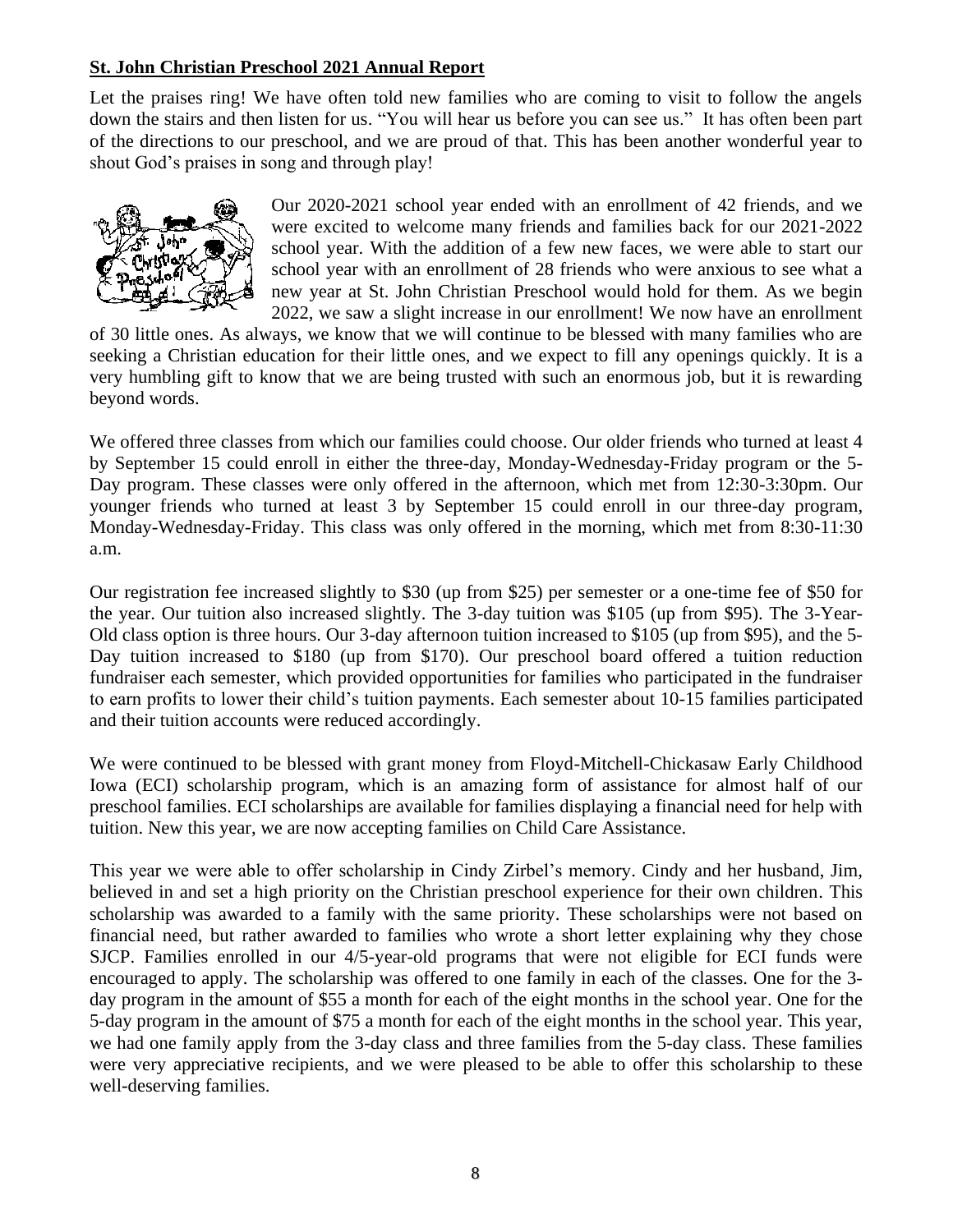We also have the "Friendship Scholarship" for our younger, 3/4-year-old programs. Families enrolled in these programs that were not eligible for ECI funds were encouraged to apply. This scholarship was awarded to two families who hope to not only establish a strong educational foundation for their little one, but also hope to raise their child to be a kind and gentle friend who will one day give back to his or her community. They applied for this scholarship by writing a short letter explaining how they thought their child's preschool experience would impact the person they later become. The scholarship was in the amount of \$55 a month for each of the eight months in the school year for the 3-day class. This year, we had three families apply, but one family had already qualified for ECI, so the other families were awarded the scholarship. Both families have a child in the three-day, 3-year-old class. These families were very appreciative recipients, and we were pleased to be able to offer this scholarship to these well-deserving families.

The Preschool staff and board members would like to remind everyone that Kwik Star gift cards are always available for purchase at the Preschool. Since you need to purchase gas anyway, why not help out our ministry all at the same time? Feel free to stop by and purchase at your own convenience. Please stop by or call the preschool at 228-7274 if you are interested in purchasing a gift card. Let us know if you have any questions, and as always, thank you for your support!

We are very blessed with an amazingly awesome staff: Whittney Franke, Director/Lead Teacher and Carleen Laue, Assistant Teacher/Onsite Supervisor. We are also supported by an amazing back-up team that includes our Foster Grandma, Cindy Kinney; as well as our dedicated Pastor Russ; faithful office secretary, Kathy; highly efficient business manager, Linda; and a great custodial staff, Jamie, and Julie. Without their hard work, we would not be able to accomplish the things that we do.

We often tell people who come to visit to follow the angels down the stairs and then listen for the laughter and singing. We are proud that you may hear us before you see us, and we invite you to come and "sing along" anytime. Our harmonies may be a bit off, but our enthusiasm is strong and regardless of how we may sound we will happily sing and dance and praise God with our loudest voices!

Whittney Franke

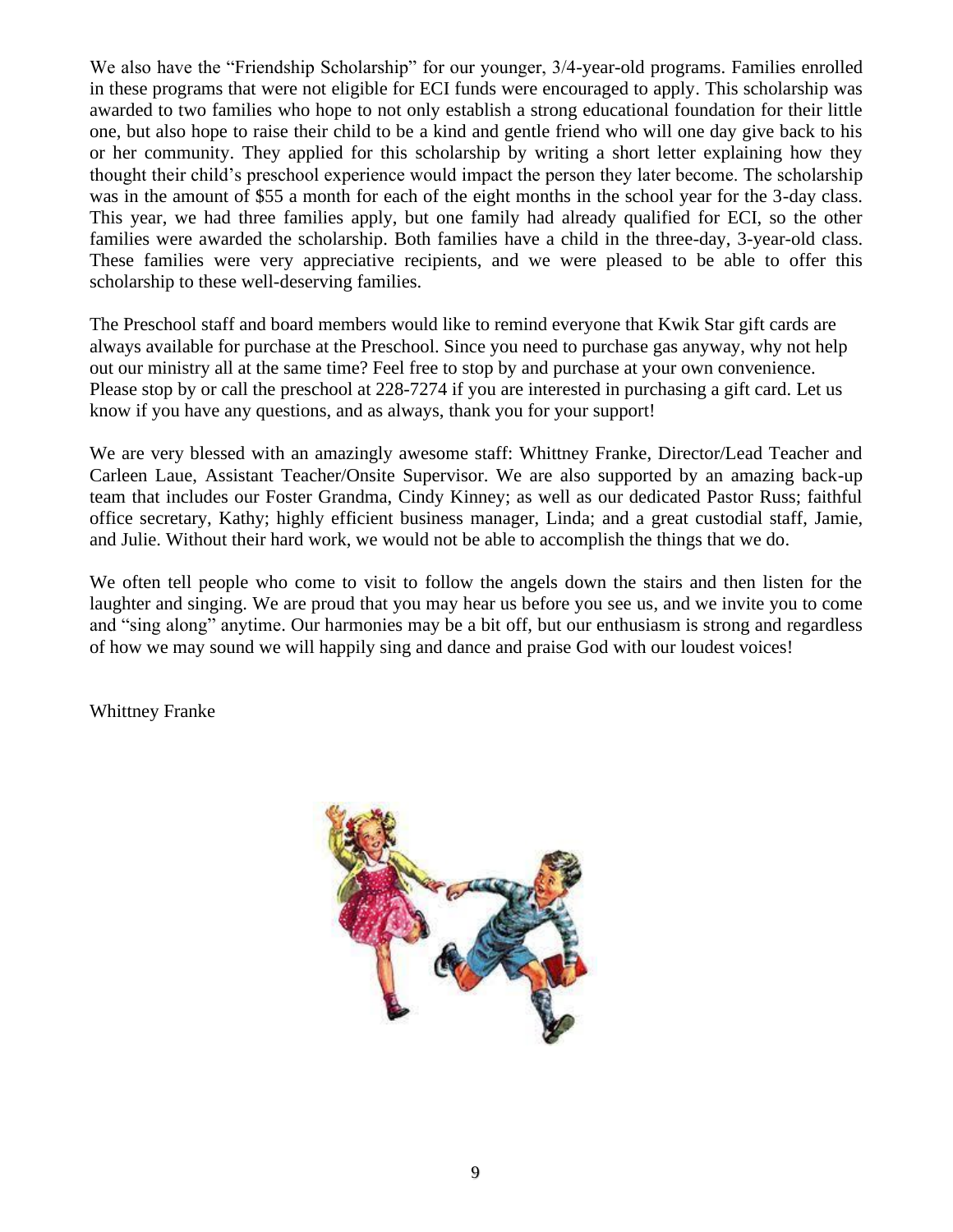# **St. John Christian Preschool 2021 Budget**

| Preschool                         | 2021 Budget |         | YTD - Actual   2022 Budget |
|-----------------------------------|-------------|---------|----------------------------|
| <b>Income Accounts (Type 5)</b>   |             |         |                            |
| Major 04, Revenues                |             |         |                            |
| Early Childhood lowa              | 0           | 8,094   |                            |
| Registration                      | 2,100       | 1,293   | 1,740                      |
| Tuition                           | 36,720      | 19,755  | 29,160                     |
| Fundraisers                       | 18,000      | 23,587  | 18,000                     |
| Other                             | 7,000       | 21,810  | 500                        |
| Church Support                    | 20,000      | 29,999  | 20,000                     |
| Offerings/Donations               | 200         | 1,604   | 200                        |
| Interest                          | 15          | 8       | 15                         |
| <b>Investment Gain</b>            | 0           | 0       | 0                          |
| Major, Revenues:                  | 84,035      | 106,150 | 69,615                     |
| <b>Total Income:</b>              | 84,035      | 106,150 | 69,615                     |
| <b>Expense Accounts (Type 6)</b>  |             |         |                            |
| Major 01, Personnel               |             |         |                            |
| Minor 01, Wages                   |             |         |                            |
| <b>Director Salary</b>            | 40,248      | 40,226  | 41,455                     |
| <b>Teacher Salary</b>             | 16,129      | 17,959  | 18,900                     |
| <b>Assist Teacher Salary</b>      | 1,000       | 0       | 1,300                      |
| Minor, Wages:                     | 57,377      | 58,185  | 61,655                     |
| Minor 02, Payroll Tax & Benefits  |             |         |                            |
| <b>Federal Withholding</b>        | 0           | 248     |                            |
| State Withholding                 | 0           | 171     |                            |
| Social Security                   | 0           | 287     |                            |
| Medicare                          | 0           | 67      |                            |
| Payroll Tax                       | 4,609       | 4,413   | 4,617                      |
| Pension                           | 4,024       | 4,244   | 4,145                      |
| Health Insurance                  | 0           | 0       | 0                          |
| Disability Insurance              | 420         | 421     | 420                        |
| Minor, Payroll Tax & Benefits:    | 9,053       | 9,851   | 9,182                      |
| Major, Personnel:                 | 66,430      | 68,036  | 70,837                     |
| Major 05, Administrative          |             |         |                            |
| Minor 00, Administrative          |             |         |                            |
| Advertising                       | 75          | 81      | 75                         |
| Gifts                             | 300         | 273     | 300                        |
| Supplies                          | 1,000       | 1,950   | 1,000                      |
| <b>Fundraisers Expense</b>        | 15,000      | 19,637  | 15,000                     |
| <b>Special Events</b>             | 150         | 96      | 150                        |
| <b>Investment Loss</b>            | 0           | 0       |                            |
| Accident Med Insurance            | 175         | 175     | 175                        |
| License/Permit/Registrat          | 75          | 55      | 75                         |
| <b>Bank Fees</b>                  | 0           | 0       |                            |
| Other                             | 0           | 429     |                            |
| Major, Administrative:            | 16,775      | 22,696  | 16,775                     |
| <b>Total Income:</b>              | 84,035      | 94,030  | 69,615                     |
| <b>Expenses:</b>                  | 83,205      | 90,732  | 87,612                     |
| <b>Total Income less Expense:</b> | 830         | 3,298   | $-17,997$                  |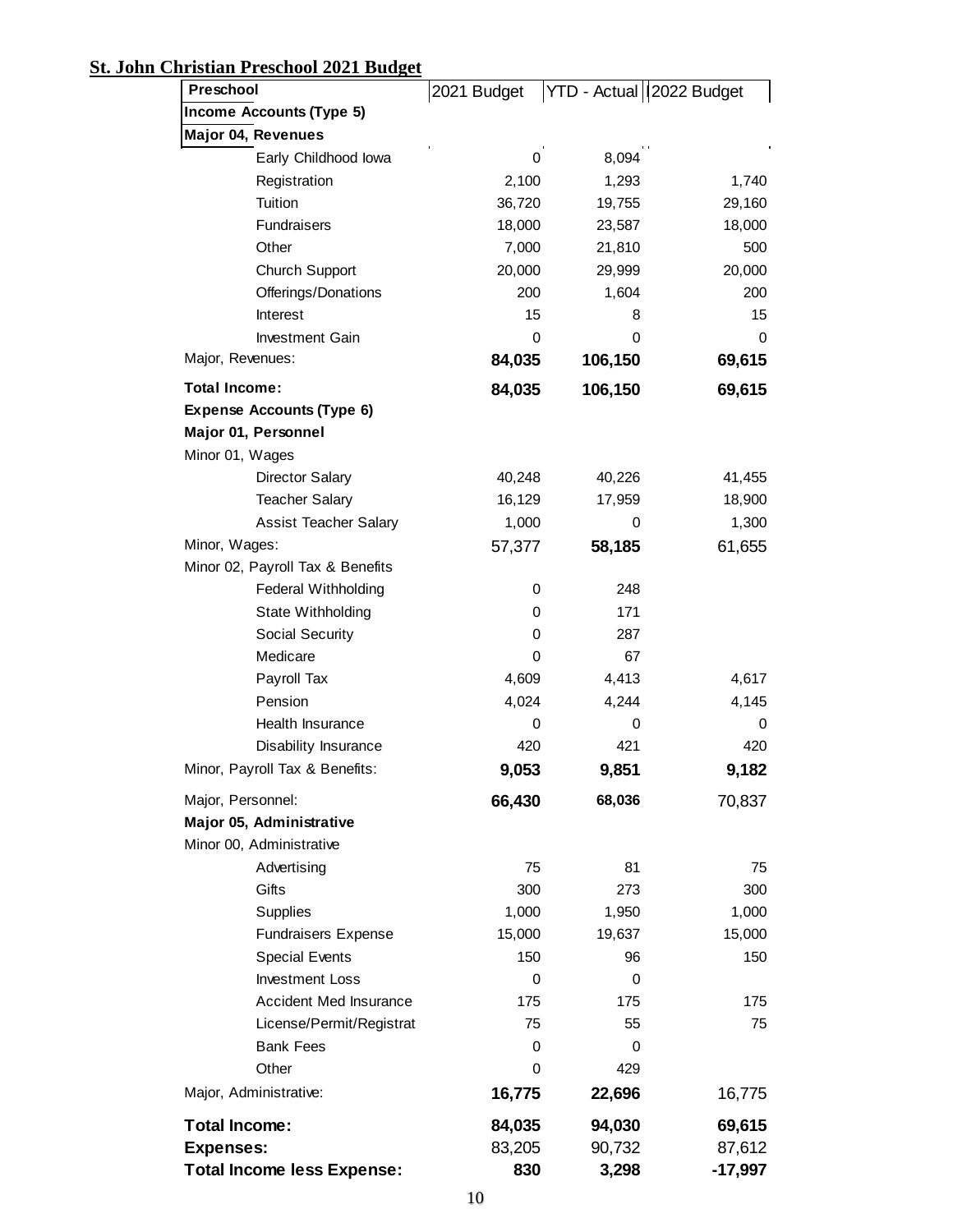## *From the President:*

It's January 2022 and we're looking back on 2021. We started 2021 still in the midst of the Covid-19 pandemic, trying to adjust to the changing conditions of the pandemic. We gradually resumed church activities, once again sharing together in-person church services, Sunday school, youth activities, Wednesday night suppers, Palm Sunday, Easter, consecration Sunday, Advent, and Christmas. We continued to have the radio broadcast on KCHA and online services available to those unable to attend in person, prepared each week by Pastor Leeper. We are thankful for the small group of people who assisted with the preparation of the online & radio services. In the fall, the sound and video system was upgraded to enable us to livestream the Sunday service and radio broadcast.

The Northeast Iowa Synod Assembly in June was held virtually, and a new bishop was elected for the synod, Bishop Kevin Jones. The annual meeting was held in June, when the congregation voted and approved a call to Pastor Anita Nuetzman as 30% visitation and preaching pastor.

We are so fortunate to have a dedicated congregation supporting St. John. Due to everyone's support and giving during 2021, we were able to meet the church's obligations. Thank you!

St. John continued to be God's Love in Action as the Council benevolence was sent during the year to support food banks, meals-on-wheels, ministerium fund, God's Work, Our Hands program, Lutheran disaster relief, foster grandparents, Northern Lights, project Rise, housing assistance, and blankets for hospital patients.

The God's Work, Our Hands project in September was a successful new event for St. John. It was well attended and many service projects were completed. The Blessing Box at St. John was installed during this time and continues to provide food to those in need. This event inspired the Helping Hands ministry to provide assistance running errands, do minor household chores, and transportation to those with a need for some help.

The St. John boards continued their ministries during the year, including drive-through communion, Kans for Kids, vacation bible school, drive-through meal, building maintenance, outdoor coffee fellowship after church service, Coats for Kids, consecration Sunday, and Sunday school Christmas program.

St. John's  $150<sup>th</sup>$  anniversary is in 2022. The anniversary committee is arranging to have special events during the year, including music, meals, and other mini celebrations to celebrate our church's milestone anniversary. Just as it was 150 years ago, there will always be challenges for St. John to overcome in 2022.

Thanks to everyone for your acts of kindness and understanding in 2021, to your families, friends, and neighbors, helping them through all the uncertainties and dark moments, showing God's Love in Action! We look forward to celebrating the 150<sup>th</sup> anniversary of St. John Lutheran Church in Charles City in 2022 as the start of many more years as St. John Evangelical Lutheran Church.

Greg Buenger, Congregation President

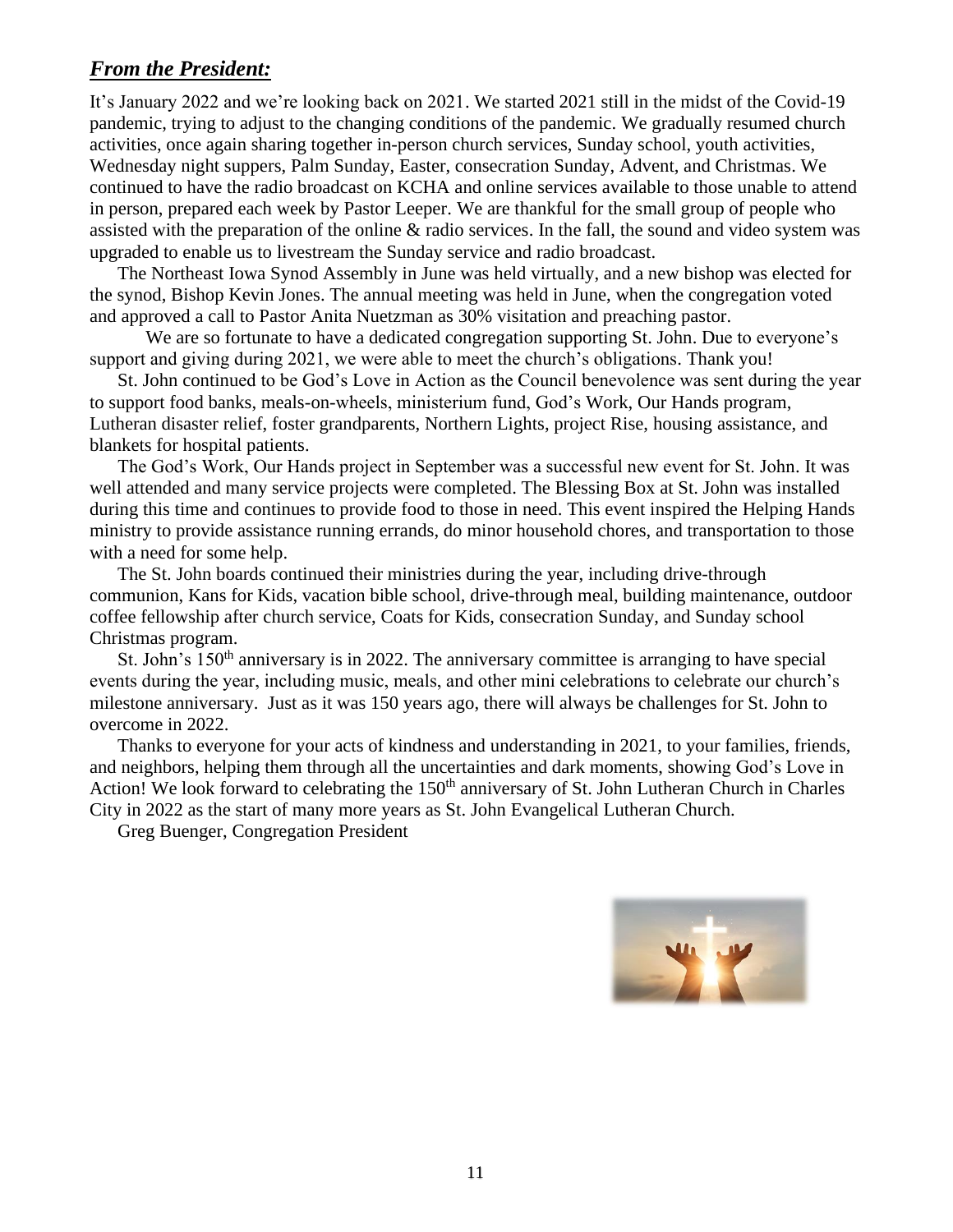## **2021 Finance Board Annual Report**

The Finance Board were a dedicated group and I appreciate the time, prayer and thought that they generously gave in 2021. The responsibilities of the finance board include:

- 1. Develop the Ministry Support Plan for the Church
- 2. Review and approve expenditures
- 3. Monitor and adjust budget expenses if necessary
- 4. Monitor and decide which investment strategies would best serve the St. John Congregation

This year has brought challenges for the finance board with the majority of Church activities being put on hold for half a year. We had to balance the expenses of many of our missions, building maintenance, insurance, salaries, and other expenses with the anticipated income.

The 2021-year end expenses were \$482,818. The year-end income was \$503,138. The income minus expenses was \$20,320. Some of the larger expenditures incurred by St. John Church was a computer system for live streaming the church services, new air/heat system in the church office/work room, and the addition of a part time visitation Pastor.

The Finance Board is responsible for designating where the 8% Thank Offering is distributed. In 2021 funds were given to the following: Local food bank, Floyd County Assisted Living, Lutheran Social Services, Blessing box, St. John Christian Pre-school, Salvation Army and Toys for TOTs.

The Finance Board extends our gracious appreciation for the wonderful members and staff of our congregation. Thank you for your support, prayers, and may gifts you share. The Finance Board looks forward to your support in 2022 to grow St. John Ministry.

Kurt Hoeft, Chair Finance Board

#### **2021 Deacon Board Annual Report**



In January board members Jodi Reetz and Mike Tracys were replaced by Kip Hauser and Diane Sande. They joined the rest of the board members: Kim Watkins, Liz Hamm, Scott Hansen, and Ryan Venz. Meetings were held by zoom until September.

One in church service was offered with mask mandate, maximum number of attendees, and pre-registration. Deacons checked them in and handed out disposable communion cups. In April, we were allowed to sing again in church. In May, the mask mandate and other restrictions were lifted. Deacons were responsible for finding readers for the lessons.

We held drive thru communion in the parking lot the first Sunday from Jan until June. Pastor Anita is taking care of people that get at home communion. Communion with disposable cups was offered weekly during church services. In August, we started distributing regular communion on the 1st and 3rd Sundays of each month. Council recommended using every other spot on the trays and plastic cups. In October, we went back to glass cups and filling the trays.

September it was suggested the deacons greet members as they enter the church. We want guests and members to feel welcomed.

On Ash Wednesday, we offered communion and ash distribution as a drive up in the parking lot. This was well attended. Easter Sunday, we held two services at 8 and 10. Christmas Eve we held two services at 4 and 6:30pm. The church was decorated for the Christmas season on December 4th with help from members of the congregation.

We ended up over budget due to having the disposable cups and weekly communion for several months.

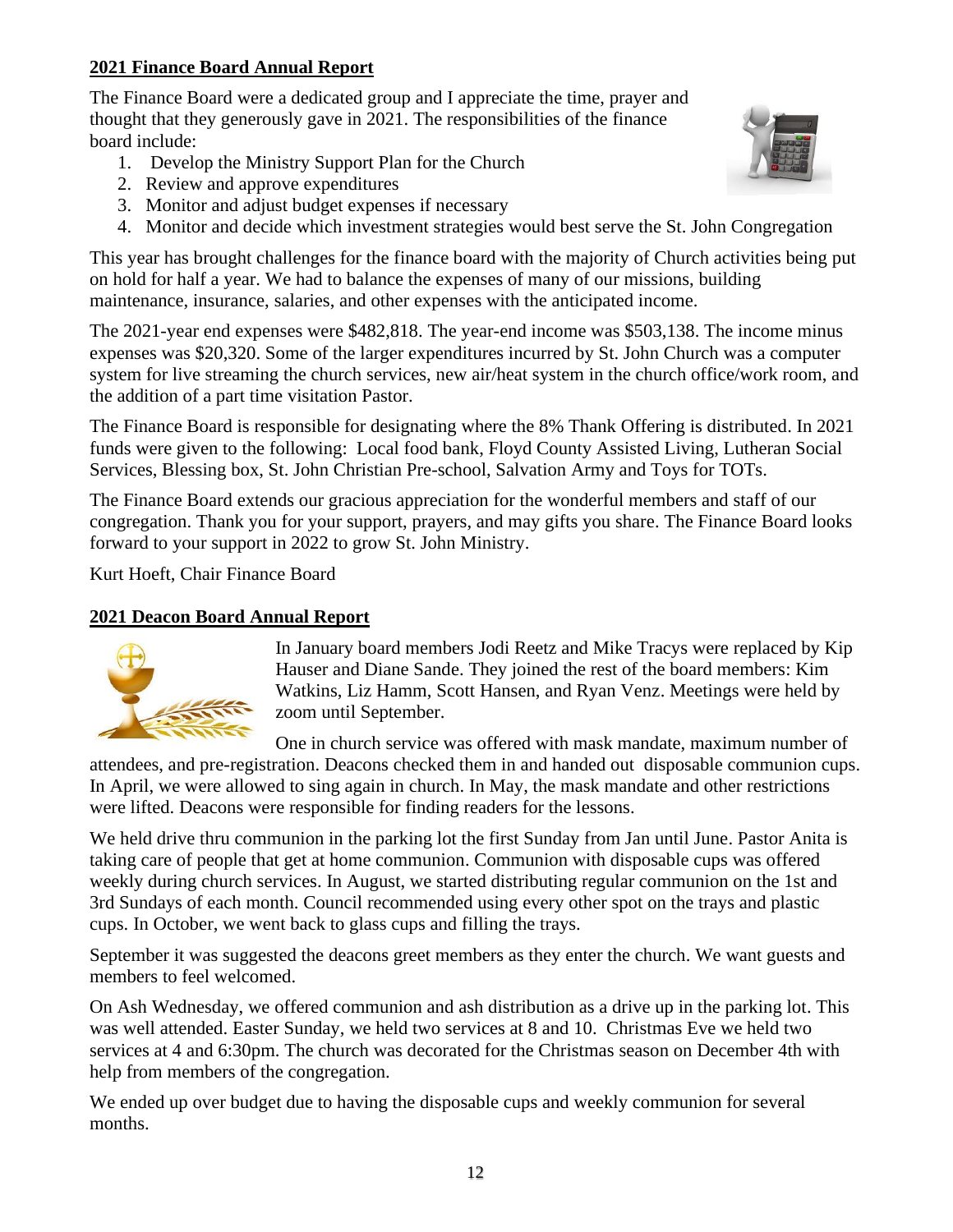### **Building and Grounds 2021**

*A special thanks to Jamie Carolan and Julie Heddens for the day-to-day upkeep, maintenance, and input.*

#### **Items worked on in 2021:**

- 1. The overhead entry canopy lights were replaced, and the stucco exterior surface was repaired where needed.
- 2. Church office and workroom heating/AC units were replaced.
- 3. Repaired small roof leak above Parish Hall.
- 4. The Blessing Box was built and installed.
- 5. The parsonage faulty under kitchen cabinet lighting was replaced.

#### **Items in progress for future needs:**

- 1. Replace facia boards on north exterior walls under roof overhang.
- 2. Working on estimates for replacing the flat roof above the Parish Hall. Possibly installing a slightly pitched roof using metal.
- 3. Replace the sidewalk on the east side of the church along Main Street as well as the sidewalk in front of the parsonage where needed.
- 4. Looking into touch up painting the north exterior siding of the parsonage where bubbling is occurring. Painted in 2018 and will contact the contractor who painted it.
- 5. Contacted contractors to submit bids for repairing the soft roof section around the chimney on the parsonage.
- 6. Planning to build and install a welcome center located in the Narthex. Idea to better welcome people and use to serve coffee and treats after church services.
- 7. Looking to replace the three exterior wooden cross mounts this spring on north grounds.
- 8. Bus one brake caliper and a leaking fuel line needs replacing. Difficult to find parts.
- 9. Need to purchase a new computer and update the control system for the boiler.

Building & Grounds Chair Craig Begemann

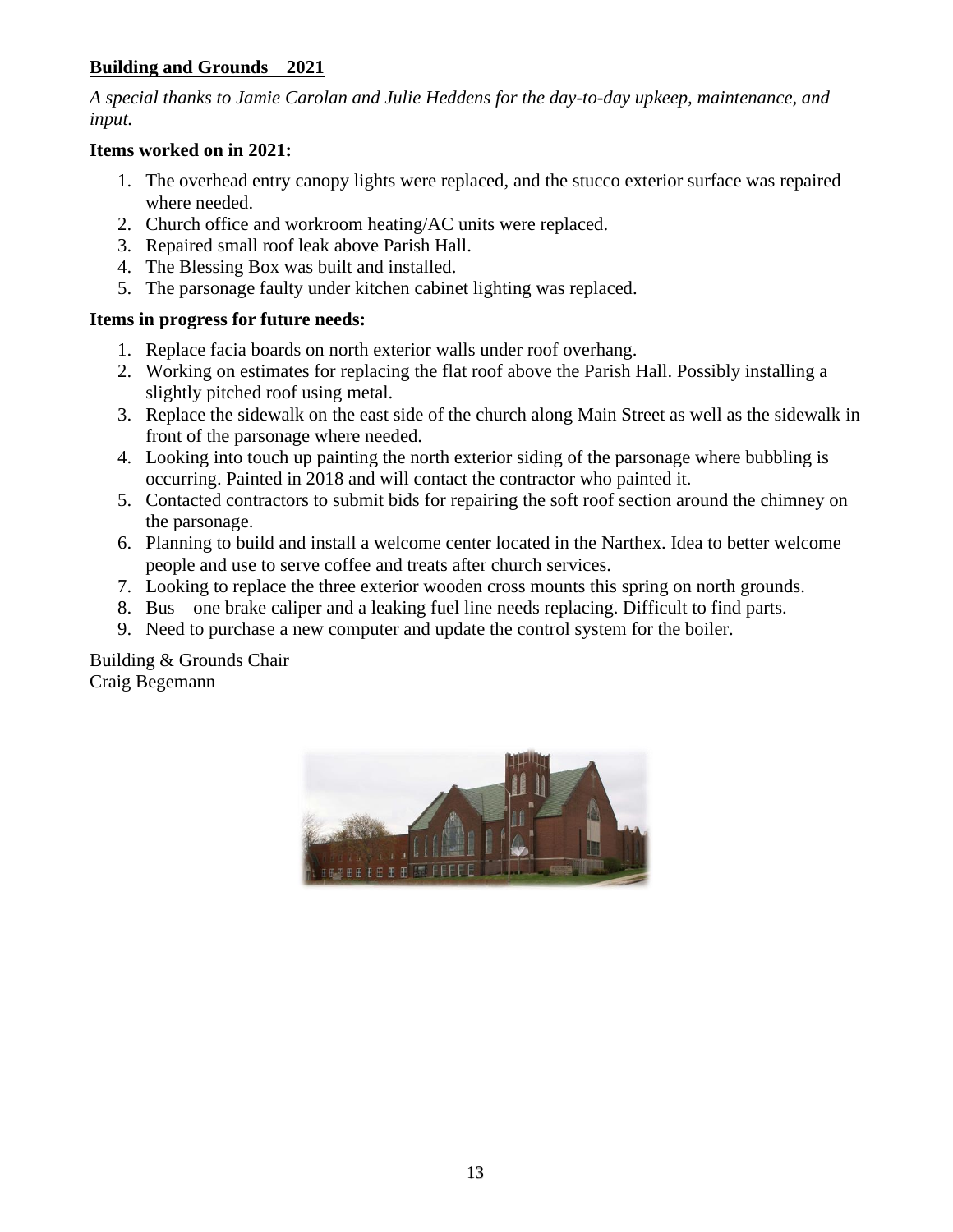#### **2021 Family Board Annual Report**

The Family Board started off the year 2021 by meeting on Zoom due to the Covid-19 Pandemic. One of our main focuses this year was to plan activities that involve our whole congregation as a "Family," rather than just thinking of family being parents with small children. We were not able to do many of our usual activities and gatherings due to Covid-19, but we came up with some fun, new ideas.



Our first activity was handing out "Lent in a Bag" which included 6 items for the Lent season and a sheet explaining how each item relates to Lent. We also pre-recorded videos for each item, summarizing the importance of it. These videos were posted on the church Facebook page.

The second activity done by the family board was a goodie bag put together and handed out after the church service. Goodie bags were made for adults and for children both. Bags were filled with a variety of candy, crafts, and Easter related items. This activity was well received.

On Mother's Day, seed packets were handed out to all ladies attending the church service. On Father's Day, the men all received small flashlights. It was fun seeing so many smiles with our items being handed out.

For Rally Sunday, the family board provided cinnamon rolls, bars, cookies and had a table set up for Sunday School registration.

Our last activity for the year was the 25 cent Christmas Store. Many donations came in to support this activity. Tables filled the Parish Hall for children to come shop for gifts to give with each item being 25 cents. We sold approximately 400 gifts, which profited at least \$100, which was given to Lutheran Disaster Response. The items left were donated so that others could benefit from gifts before Christmas time.

This concludes our year's activities for the Family Board.

## **Youth Board 2021**



2021 was not a very friendly year for the youth board. For the 1st half of the year, we did not have any activities due to covid.

In June, a small group of youth spent a day working a local service project. They went to Bayou Bend Park to help stain picnic tables and pull weeds.

The youth board held a burrito breakfast in November that went over well with the congregation. We hope you had a chance to enjoy the yummy food also!

In December, St John had their annual Sunday school Christmas pageant. Afterwards, participants and their families enjoyed cookies provided by the youth board.

Hopefully 2022 will give our youth more opportunities to spread God's word and do His work!

JoAnn Hervert Youth Board Chair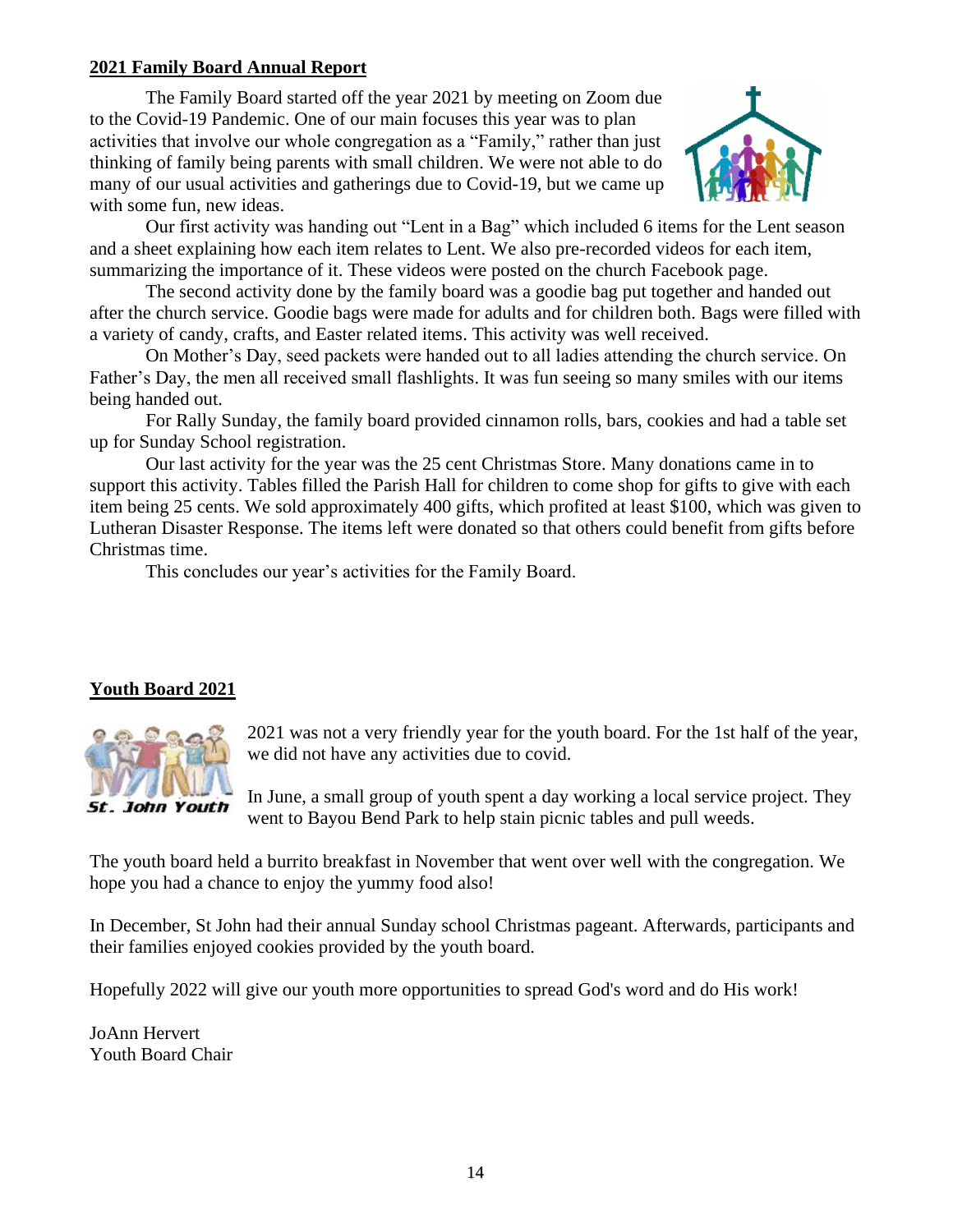#### **Parish Education 2021**

Parish Education Board ended after a year of challenges, anticipation, and celebration. 2021 Board members included: Laurie Heidebrink, Mike Hammond, Lisa Heinz, Julie Taylor, Michelle Grob, Rae Lynne Chase, Linda Johnson, and Council representative Connie Swant.

In January, Sunday School families were surveyed to determine how they were feeling about resuming in-person Sunday School. Parents that responded ( approx. 25%) indicated they would send their children if offered. Ultimately, the board voted to wait for the church to open again before Sunday School would begin. Remote



Sunday School with corresponding lessons would continue to be offered. Policy for returning to in person offerings was developed and submitted to the council. Laurie worked to find teachers and curriculum needed when Sunday School would resume. Confirmation classes continued via Zoom with a break for Lent. Ultimately, Sunday School and Confirmation did not resume in person until the fall of 2021. Zoom continued to be used for all communications until the church was reopened. In March, Linda Johnson agreed to help Laurie as Board Chair. Laurie continued to plan agendas and lead meetings. First Sunday of the month at 10 am. was designated for meetings. It was voted to purchase Palms for Easter. They will again be dried and used for ashes the following year. Plans were made for 1<sup>st</sup> communion classes. There will be 6 in the group to include  $5<sup>th</sup>$  graders and one  $7<sup>th</sup>$  grader. Plans for July Bible School began.

In April confirmation classes resumed in the Sanctuary on Wednesday evenings. First communion was celebrated for 7 students during the Maundy Thursday service. 9 of 10 students were confirmed with one student waiting for a parent to be present. The board reflected on the inability to have in person Sunday School and discussed options for an event on a Sunday morning of fellowship to bring families together. A May date would be chosen.

Sunday School materials were ordered in May with anticipation that numbers would return to a more normal count. Rally Sunday will be September 12. Confirmation university style sign up will be done after Rally Sunday. Affirmation of Baptism will be October 10. Sunday Funday was finalized with outside games planned in the parking lot. The event was poorly attended with only 2 children outside Board member families. Bible School was set for July 26 to 29 from 5:30 to 7:30. A rotation format as in past years was used. The registration fee of \$5 per child was waved as Stewardship Board used Kans for Kids profits to pay for the year.

Bible School plans were finalized in July. Station leaders and volunteers were confirmed and workdays for set up were identified. Our 4 days of Bible School were well attended and in person reconnection was appreciated by both adults and children! Rocky Railway Bible School had 58 to 64 attendees each of the four days.

In September we happily planned Sunday School opening again. Sunday School started September 19 at 10:05. The change of time due to change of time for church service. Confirmation Orientation was held September 22 at 6 pm. The after-school program started again this year on October 6 with Kathy Waldorf assisting Laurie. Registration is \$10 per students for 21 sessions. The St. John's bus will again pick up students from schools. There are currently 16 students enrolled. The Board voted in agreement with Josh Johnson's proposal to change board numbers in November. The Christmas program was set for December 12 during Sunday worship. Christmas gifts for teachers and students were planned.

Parish Education ended the year excited to resume educational programming and continuing to explore opportunities and encouragement for student and family involvement.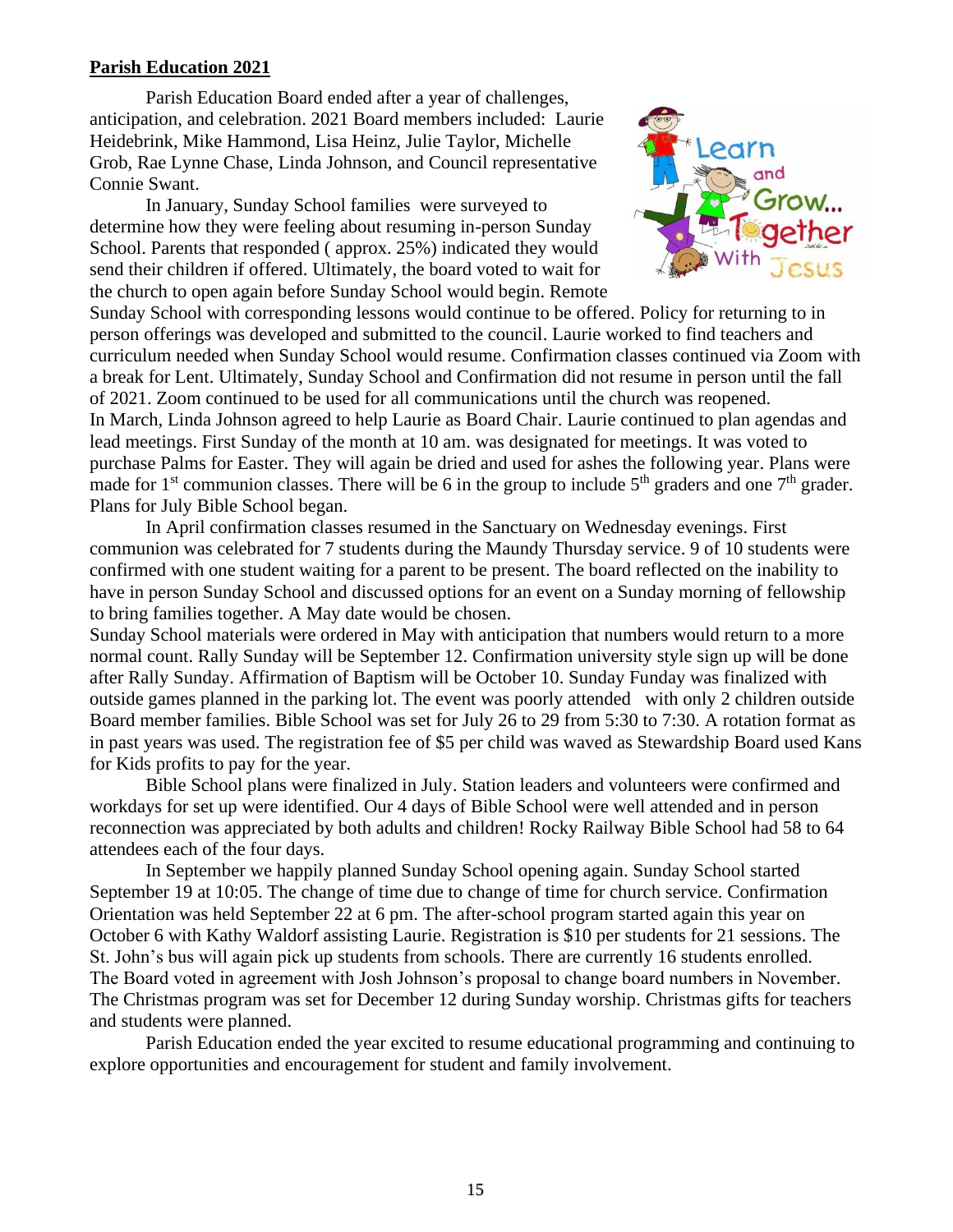#### **Stewardship Board 2021 Annual Report**

February 2021, we welcomed two new board members, Diane Loudermilk and Dave Lindaman. We also welcomed Kathy Crooks who agreed to be a substitute in 2021 for James Grob, who is focusing on his health for the year. They joined Gaylen Hicok, Bev Selvig and Sandie Quade.



Because of COVID we could not meet in the church, so it was decided to meet at Sandie's for the year on the  $3<sup>rd</sup>$  Tuesday of each month, which worked out very well.

Since we were not sure when we were going to be able to worship together in the church, we put on hold activities such as February - bean bags, March - noisy bucket Sunday, August – golf outing and September - reverse offering, November/December – Christmas Gifts for Jesus.

February 14, we did have a drive-thru meal to "Share the Love" with a free will donation, which was catered by U2BBQ. Even though the temperature that day was 11 below zero, we received \$1857 in free will donations. We gave \$250 to the ten Confirmation students that volunteered to be our runners for the day in the freezing cold! \$25 was put into their individual family accounts to be used for future Youth trips and camps. The balance of \$1607 was put in the General Scholarship Fund.

Even though we were not sure how the year would go with the COVID pandemic, we began planning for Consecration Sunday. The planning continued each month until the main event on Sunday, October 31. Leading up to October 31, we had great talks by Judy Hauser and Ryan Venz. Greig Grimm unfortunately was ill the Sunday before, so Pastor Russ stepped in. On October 31 God's Love in Action showed through when the congregation brought forward their Estimate of Giving Cards. We had a free meal in the Parish Hall after church, which was catered by U2BBQ. While the congregation was enjoying the meal, the financial team compiled the numbers from the Estimate of Giving Cards. With everything that has happened in the past year and a half, with COVID and no inchurch worship until later in 2021, we felt that since we broke even, Consecration Sunday was a success. Estimate of Giving cards were still being received the next 2 weeks and compiling those figures we had an increase of giving of 1.58%. We still received more cards and by the end of November 2021 we had an increase of 3.14% A lot of hard work was put into making this event happen and it was wonderful to have a great team to work with.

Our Kans for Kids has been so successful! In 2021 we were able to donate and pay for the following:

- \$320 Vacation Bible School Registration 64 kids @\$5 (August)
- \$330 Confirmation Registration 33 kids @10 (September)
- \$100 Coats for Kids (September)
- \$100 After School Fun Program 4yr old thru  $5<sup>th</sup>$  grade 10 @\$10 (September)
- \$200 Wednesday Night Meals FREE for kids thru  $12<sup>th</sup>$  grade 100 meals @\$2 (September)
- \$200 Purchase eight \$25 Kwik Star gift cards from St. John Christian Pre-school (October) These were given as Thanksgiving/Christmas gifts to the employees at the Redemption Center. By purchasing them through St. John Christian Pre-school, the Pre-school was able to receive a percentage of the \$200.
- \$ 50 After School Fun Program additional kids signed up \$5 @\$10 (November)
- \$628 Wednesday Night Meals FREE Additional 314 meals @\$2 (November) About 30 meals are served every Wednesday night to kids. This amount paid for 64 past meals @\$2 (\$128); plus, another 250 future meals @\$2 (\$500)
- \$100 Angel Tree (November)

#### **\$2028 TOTAL DONATIONS FROM KANS FOR KIDS IN 2021**

Our Kans for Kids balance as of December 22, 2021, is \$3056.14. Please keep bringing in those cans and plastic bottles that have the IOWA 5 CENT REFUND. It's not a fun job going through the cage and consolidating the smaller bags into the larger recycling bags, but it sure is a great feeling to see God's Love in Action when we can pay for meals, registration and supplies that our youth may need. Thank you to everyone who supports this.

**GOD BLESS 2022!** Sandie Quade **-** Stewardship Chair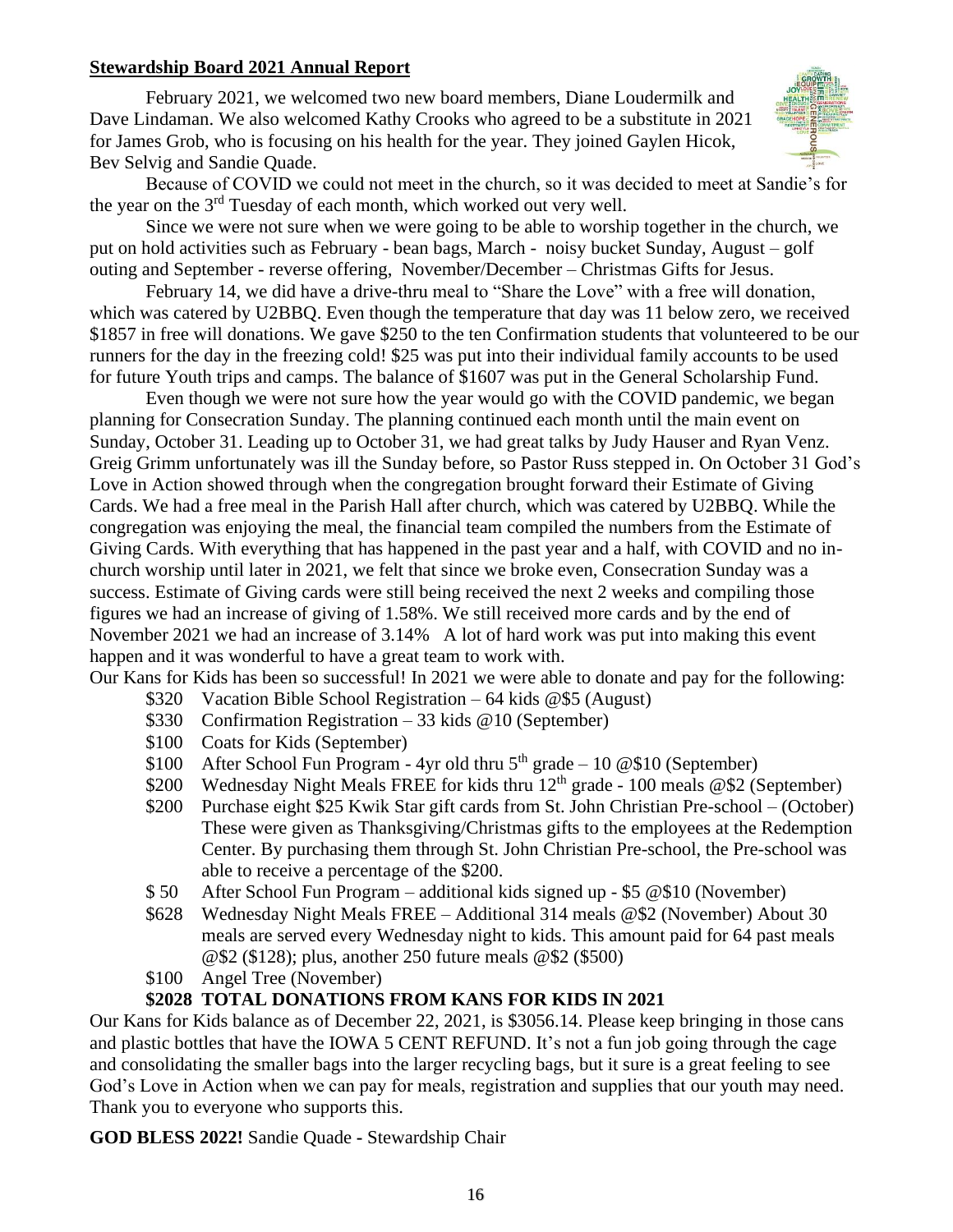

#### **St. John Angel Tree Ministry Report for 2021 Submitted by Shirley Holm & Jessie Holm**

ANGEL TREE The Angel Tree Ministry served 6 families this year. We collected and distributed gifts to 11 children of prisoners. Each child received a clothing gift and a fun gift. We were also able to give a small gift to 6 caregivers. Each family received a variety of religious materials, Bibles, and a Bedtime Bible Story Collection for those with young children. A Nativity set, from Sue Baron's collection, was given to each family. Bibles and Devotionals were sent to 6 prisoners along with a Christmas card from the St. John congregation. We purchased food vouchers from HyVee for all 6 families.

The gratitude shown by the care givers as they collected their gift was extremely heartwarming

We are extremely grateful for the gifts and donations to Angel Tree. Our congregation's generosity to those less fortunate is a perfect example of "God's Love in Action."



#### **St. John Lutheran Scholarship Committee 2020**

Your church has two types of scholarships: EPIC, for students *attending only* Lutheran colleges, and your "Saint John Lutheran Church Scholarship Fund" *for all other students,* high school, and adults, who wish to enhance or further their education, whether at a college or a trade school. Since its start in 1978 the "St. John Lutheran Church Scholarship Fund" has given a "scholarship boost" to well over 250 students and adults.

This committee was formed back in 1978 as a result of the **generous memorial gift in memory of Kurt Wood** by his parents, Cal, and Joyce Wood.

Your St. John Lutheran Church Scholarship committee is excited! We are now online for all interested to apply at: [khoeft@stjohncharlescity.org](mailto:khoeft@stjohncharlescity.org). The application is divided into five parts: general background, scholastic ability, leadership qualities, good citizenship, and career interests. The application must be received at the church office by **May 1, 2022**, after which time the committee will meet to grant the scholarships. **It is important to note that the selection committee does NOT know the names of the applicants when reviewing the applications.** In the decision-making process **the committee looks very carefully at the applicant's listed church activities and their continued religious involvement while away at college.**  Applications in 2022 must be completed on computer.

We say a special "Thank You" for your support of **the Saint John Lutheran Scholarship Fund** in the past, but we need your continued help!

If you have questions or concerns, please feel free to talk to any member of the committee. Committee members are Shirley Holm, Wendy La Barge, Cherie Schafer, Kay Tjaden and Kip Hauser, chair.

#### **St. John Evangelical Lutheran Church Scholarship Recipients 2021**

| 1. Madisyn Millermon         | \$500.00 | Iowa State University, Ames, Iowa            |
|------------------------------|----------|----------------------------------------------|
|                              |          | Parents: Brent & Lynne Wilkens               |
| 2. Camryn (Kiki) Connell     | \$500.00 | University of Northern Iowa, Cedar Falls, IA |
|                              |          | Parent: Jill Connell                         |
| 3. Cory Marth                | \$500.00 | Iowa State University, Ames, Iowa            |
|                              |          | Parents: Al & Tina Marth                     |
| 4. Abby Wolf                 | \$500.00 | Morningside College, Sioux City, Iowa        |
| <b>St. John Epic Grants:</b> |          |                                              |
| Carter Johanningmeier        | \$750.00 | Wartburg College, Waverly, Iowa              |
|                              |          | Parents: Eric & Melanie Johanningmeier       |
| Anastasia Baldus             | \$750.00 | Luther College, Decorah, Iowa                |
| <b>Colton Baldus</b>         | \$750.00 | Parents: Chris & Dawn Baldus                 |
| <b>Wolfgang Baldus</b>       | \$750.00 |                                              |
| Rosie Baldus                 | \$750.00 |                                              |
|                              |          |                                              |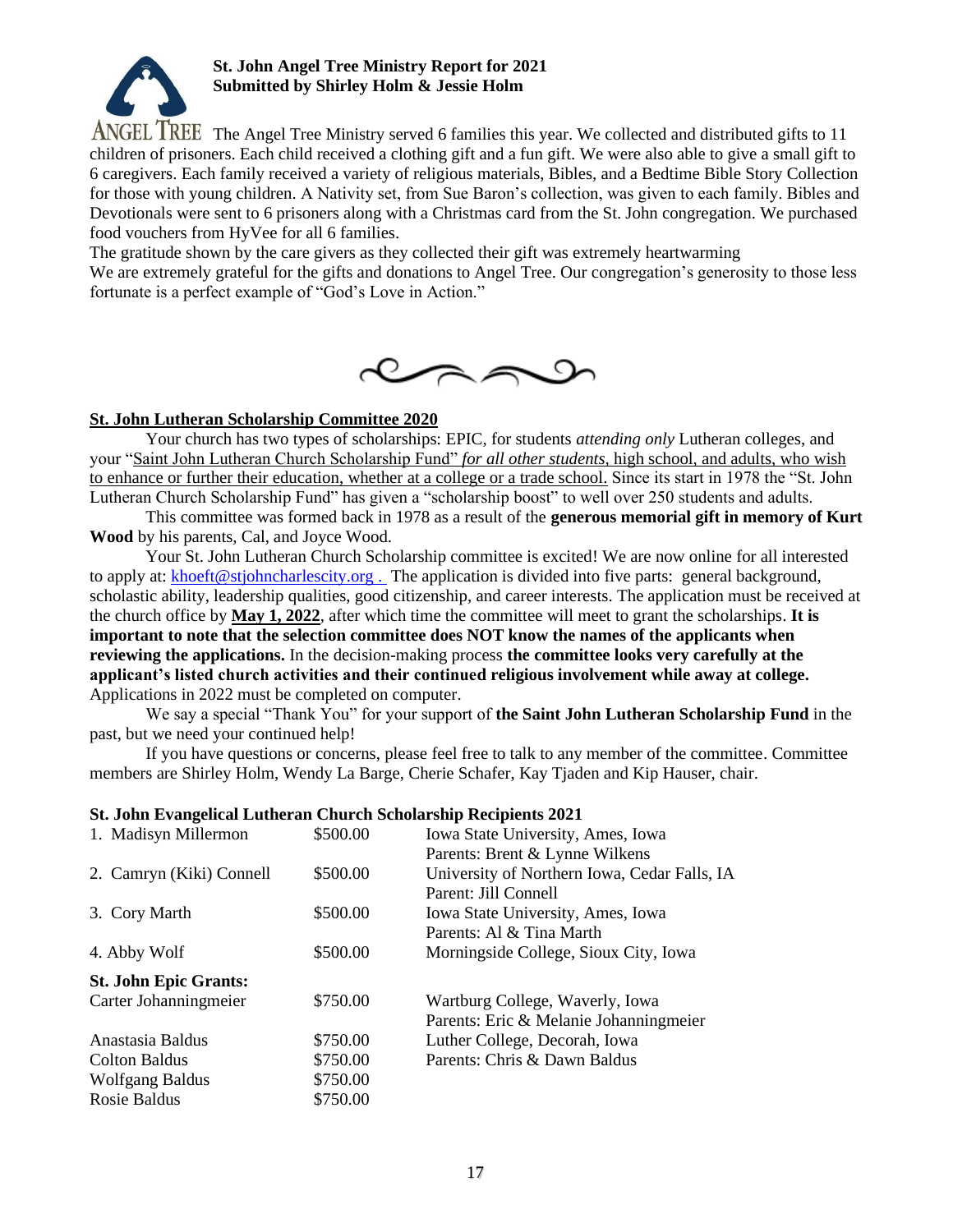# **MEMBERSHIP**

*These Christian people came to us in 2021 and expressed their desire to practice their membership at Saint John Evangelical Lutheran Church.* 

> Kyle & Kerri Mehmen Alison, Jackson, & Anna Kyle & Megan LaBarge Landon & Kenley Adam Ferch & Christine Mannetter Jacob & Rachel Page Jordan & Whitney Smith

*These Christian people left our congregation in 2021 to join other congregations.*

Paul & Sheryl Veen Mike & Lynn Brown Lorne & Barbara Johnson James & Amy Johnson Marley & Rebecca Panter Jaqueline Davidson

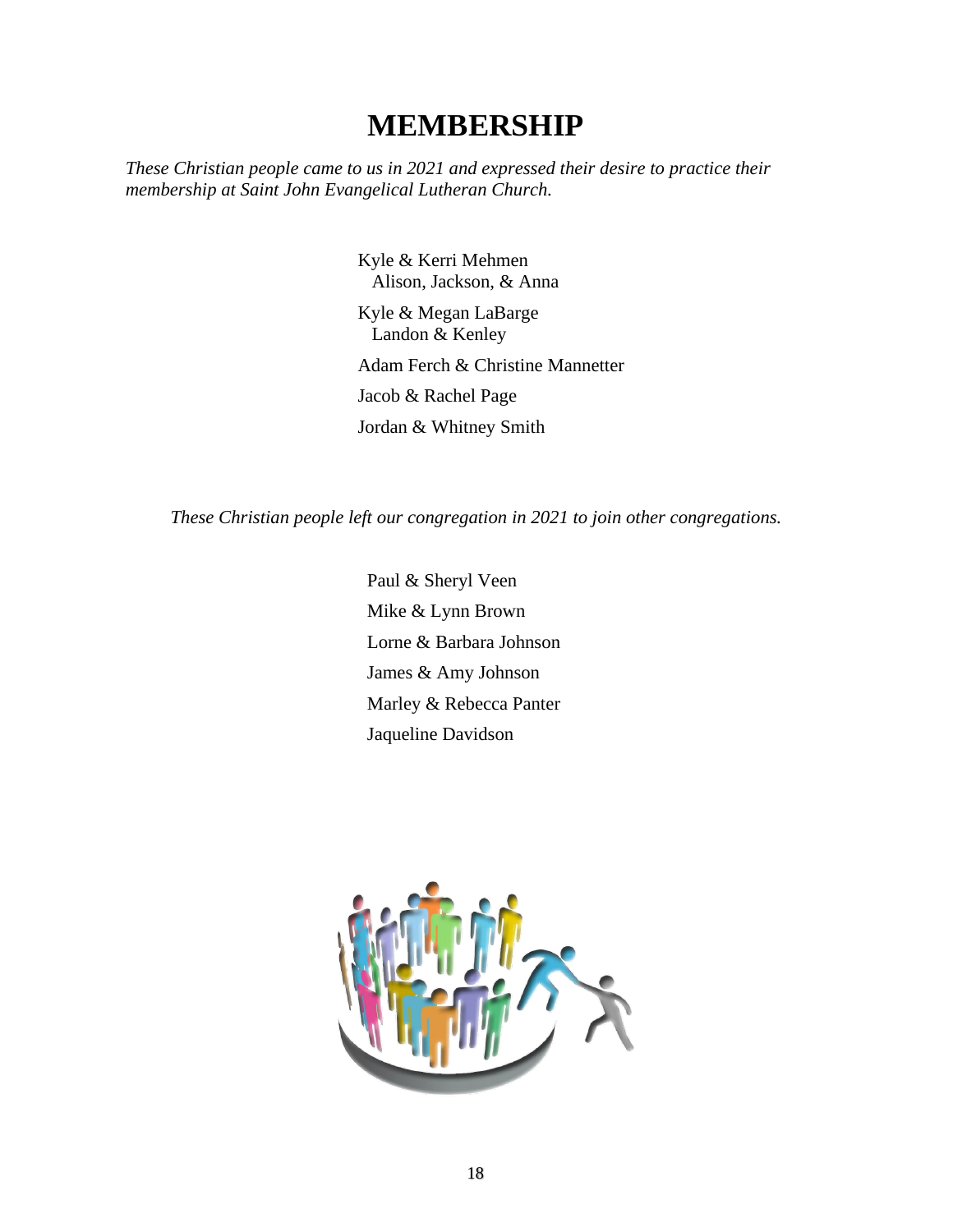# **BAPTISMS** Asher Gregory McDonald

It is at baptism that you become a member of the one great holy Christian church. In 2021, parents and godparents brought these children to Saint John Evangelical Lutheran Church for baptism into the holy Christian church.

Asher Gregory McDonald

Orlando Scott Schmidt

Mindi May Sande

Mandi Rose Sande

Dawsyn Lorene Chatfield

Rory Holiday Strippel

Beckett Thomas Ungs

Axel James Heller

Margaret 'Margot" Ann Smith



 $\frac{1}{2}$ 

# $$

The following Christian young people, baptized into Christ's holy church, were received as confirmed members.

#### Confirmation - April 11, 2021

| <b>Baptism Date</b> | <b>Parent's Name</b>               |
|---------------------|------------------------------------|
| 4/24/2005           | Justin & Marcia DeVore             |
| 6/27/1905           | Kurt Herbrechtsmeyer, Julie Taylor |
| 7/7/2005            | Edgar & JoAnn Hervert              |
| 7/10/2005           | Brent & Lisa Hinz                  |
| 4/24/2005           | Chad & Jenette Kakac               |
| 11/14/2004          | Thomas & Pam Litterer              |
| 6/1/2005            | Alvin & Tina Marth                 |
| 1/13/2013           | Jason & Suzanne McDonald           |
| 8/25/2005           | Todd & Ann Prichard                |
| 2/13/2005           | Jack Prigge & Kari Klemesrud       |
|                     |                                    |

| Confirmation - October 10, 2021 |                     |                        |              |
|---------------------------------|---------------------|------------------------|--------------|
| Name                            | <b>Baptism Date</b> | <b>Parent's Name</b>   |              |
| Annemarie Connie Hansen         | 10/8/2016           | Scott & Jeanne Hansen  |              |
| Hayden George Heyer             | 2/26/2006           | Jeremy & Jodie Heyer   | Confirmation |
| Olivia Joyce Kreger             | 11/13/2005          | Michael & Lisa Kreger  |              |
| Madison Rose Lensing            |                     | Jerry & Denise         |              |
| Taylor Rose Quade               | 6/26/2005           | Michael & Tammie Quade |              |
| Lukas James Vance               | 1/15/2006           | Nate & Becky Vance     |              |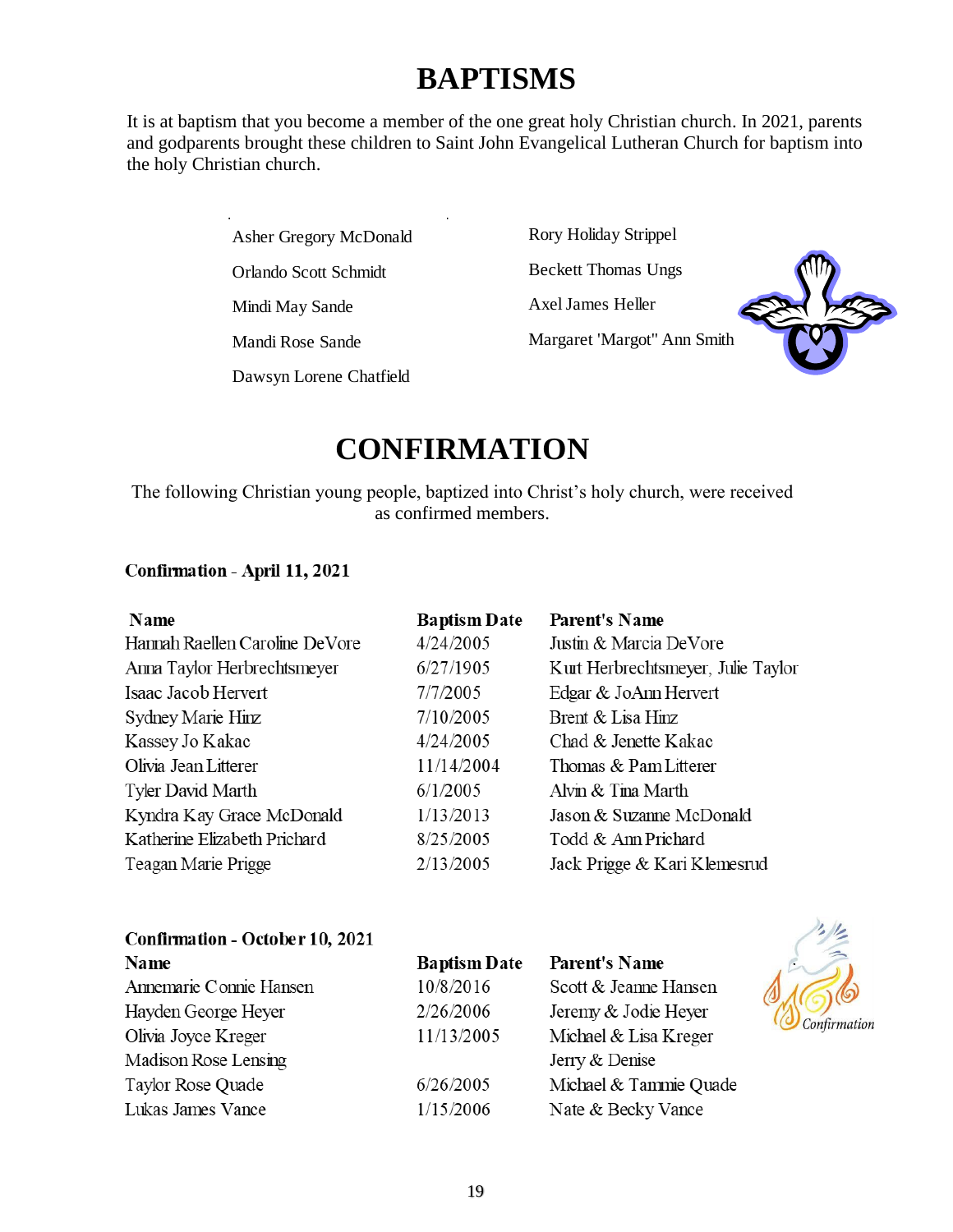# **2021 BURIALS**

Listed are the burial services at which the pastors officiated during the past year. We remember the ways these people served their Lord and church. We are reminded that, "Nothing can separate us from the love of God in Christ Jesus, our Lord." *Romans 8:39*

> Helen Irene Lewison Peterson Sue Claire McDowell Baron Norma Jean Kamin Kamm Margaret Edith Rasmassen Stohr Steven Patten Alan Jay Farmer Mark York Parsons Marvin Duane Thompson James "Jim" Lyle Zirbel Sharon Kay Mrachek Miller Stephen "Steve" Allen Martin Susan "Sue" Kay Andresen Erickson Alvin Duane Fisher Lynn Leroy Poppen Gregory Robert Howe Evelyn Lucille Paape Schmidt Sharon Cecille Kilby Friedrich Algie Arthur Slindee Jackie "Jack" Leroy Hulbert Matthew Ray Lovik Herbert Eric Hinz Leon Hardy Gemaehlich Allen "Al" Donald Manning

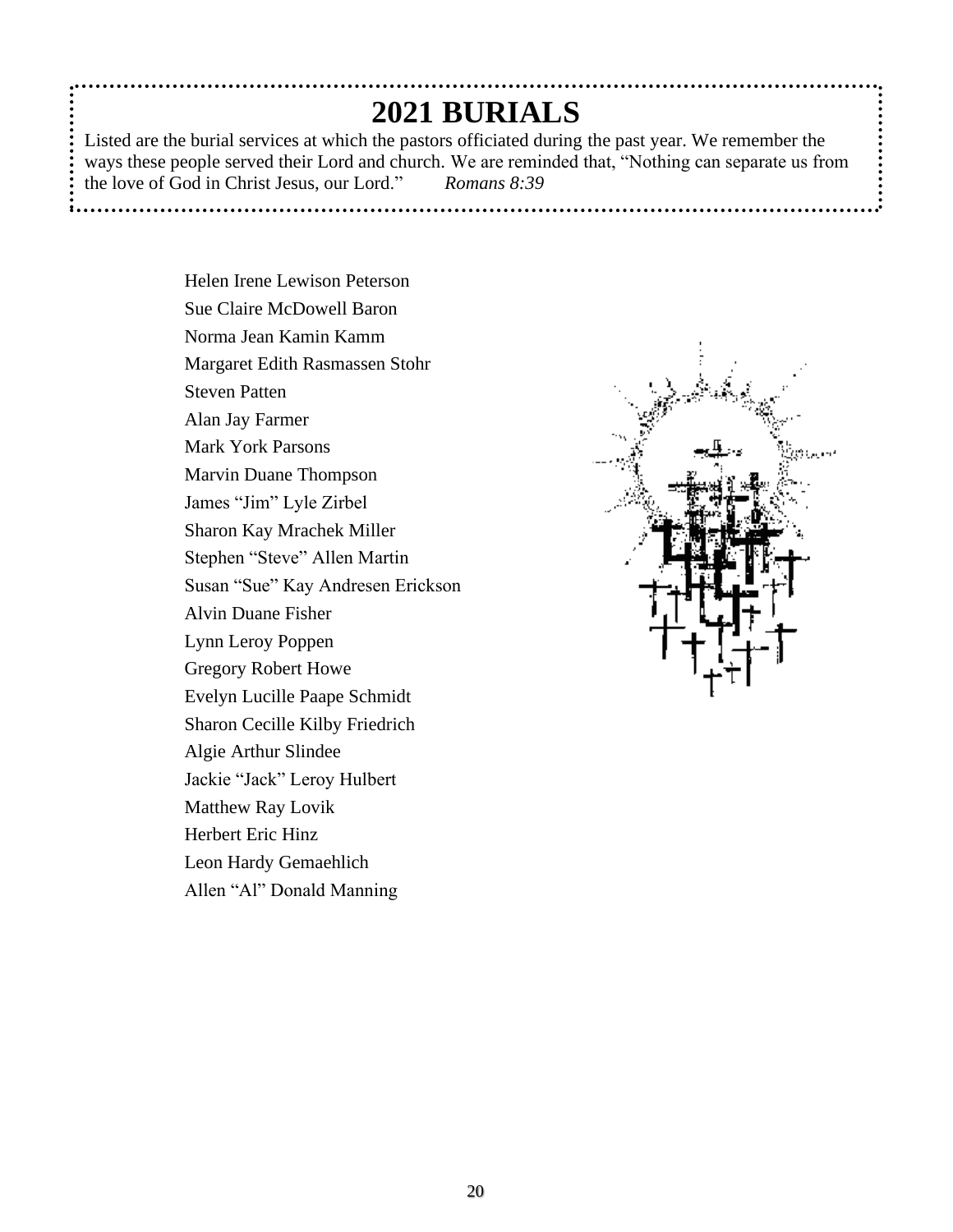# BAPTIZED MEMBERSHIP, December 31, 2021. . . . . . . . . . . . . . . . . . . . . . . . . . . . . . . . . . . **896** 2020 - 902 GROWTH OF ST. JOHN CHURCH by the Sacrament of Holy Baptism. . . . . . **8** 1) Children . . . . . . . . . . . . . . . . . . . . . . . . . . . . . . . . . . . . . 6 2) Adults . . . . . . . . . . . . . . . . . . . . . . . . . . . . . . . . . . . . . . 2 GROWTH OF ST. JOHN CHURCH by Affirmation of Baptism 22 AND REINSTATEMENT . . . . . . 1) Affirmation of Baptism - Youth. . . . . . . . . . . . . . . . . . . . . . 16 2) Affirmation of Baptism Adult . . . . . . . . . . . . . . . . . . . . . . . 6 3) Reinstatement . . . . . . .. . . . . . . . . . . . . . . . . . . . . . . . . . . . 0 GROWTH OF ST. JOHN CHURCH by Transfer from other parishes . . . . . 7 . . . . . 7 **Total 37** BAPTIZED MEMBERS REMOVED DURING 2020 43 1) Funeral. . . . . . . . . . . . . . . . . . . . . . . . . . . . . . . . . . . . . . . . 17 2) Transfer Out. . . . . . . . . . . . . . . . . . . . . . . . . . . . . . . . . . . . 4 3) For Other Reasons. . . . . . . . . . . . . . . . . . . . . . . . . . . . . . . 22 RELEASED FROM ST. JOHN 0 0 0 **Total 43** CONFIRMED MEMBERSHIP, December 31, 2021. . . . . . . . . . . . . . . . 610 2020 - 625 CONFIRMED MEMBERS REMOVED FROM ACTIVE MEMBERSHIP IN 2021 (due to failure to attend worship, receive Holy Communion, or to contribute for at least three years, according to our records) 22 2020 -0 MARRIAGES SOLEMNIZED at St. John Evangelical Lutheran Church. . . . . . . . . . . 0

#### **PAROCHIAL REPORT - 2021**

AVERAGE ATTENDANCE AT WORSHIP EACH WEEK Not calculated due to Covid 2020- 0 due to Covid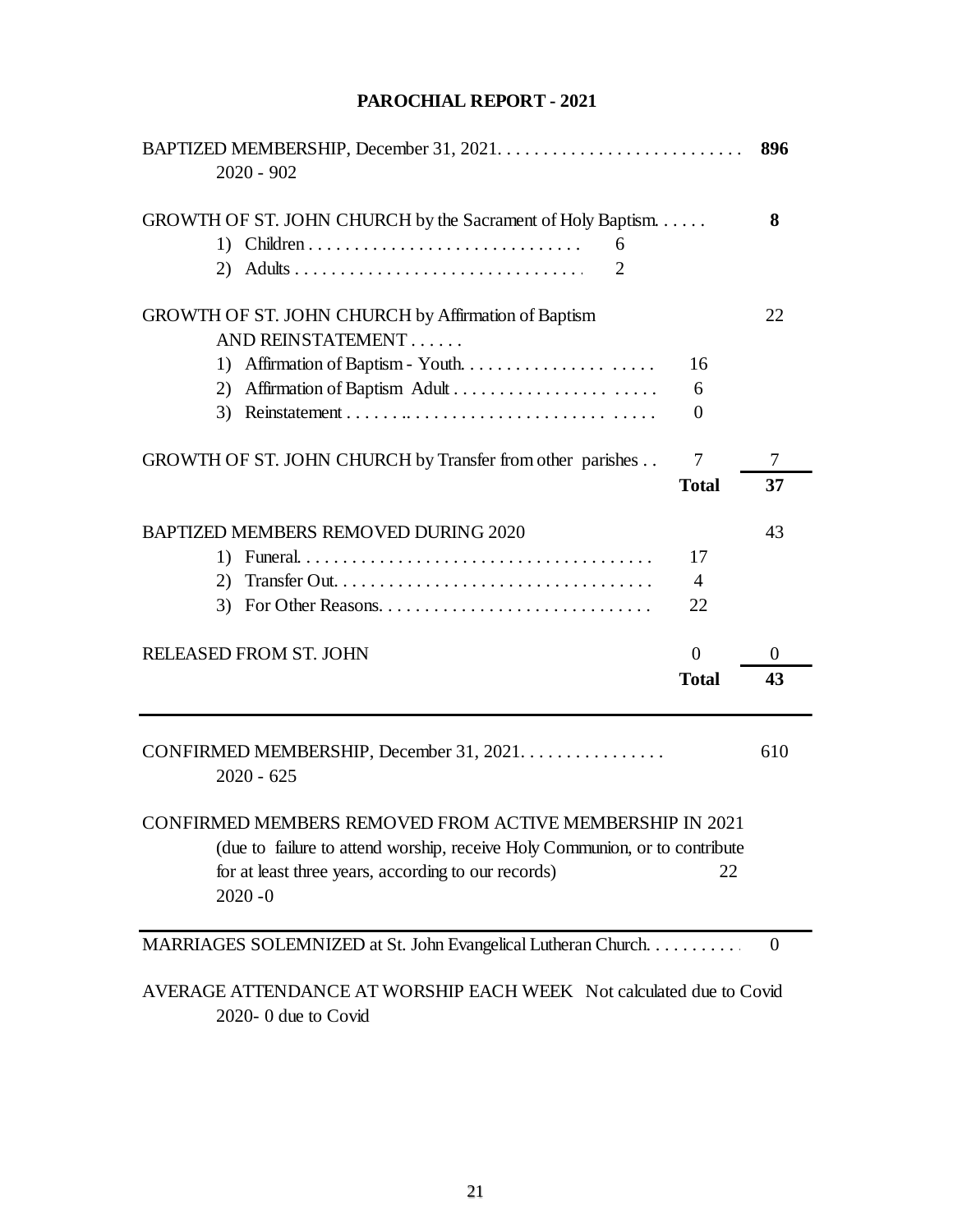#### St. John Evangelical Lutheran Church **Balance Sheet by Account** Jan 1, 2021 through Dec 31, 2021

|                                |              | Balance As Of Balance As Of | <b>Current Year</b> | Percent   |
|--------------------------------|--------------|-----------------------------|---------------------|-----------|
| Account                        | Jan 1, 2021  | Dec 31, 2021                | Change              | Change    |
| Fund 01 - Church               |              |                             |                     |           |
| <b>Assets</b>                  |              |                             |                     |           |
|                                |              |                             |                     |           |
| <b>Major: Cash</b>             |              |                             |                     |           |
| <b>Minor: Checking/Savings</b> |              |                             |                     |           |
| <b>ACCU-0427-svg</b>           | 100.06       | 100.06                      | 0.00                | 0.00%     |
| FCNB-5641-svg-Peterson Es      | 252.13       | 2,140.95                    | 1,888.82            | 749.15%   |
| FSBT-3932-svg-Hi Fi            | 96,210.22    | 141,383.13                  | 45,172.91           | 46.95%    |
| FSBT-7279-ckg-Coats Kids       | 704.68       | 749.68                      | 45.00               | 6.39%     |
| General-FSBT-3924-ckg          | 61,042.40    | 56,518.37                   | $-4,524.03$         | $-7.41%$  |
| Petty Cash                     | 19.91        | 29.90                       | 9.99                | 50.18%    |
| <b>Minor: Checking/Savings</b> | 158,329.40   | 200,922.09                  | 42,592.69           | 26.90%    |
| <b>Major: Cash</b>             |              |                             |                     |           |
| <b>Minor: Investments</b>      |              |                             |                     |           |
| Ameriprise Financial           | 61,277.00    | 51,698.47                   | $-9,578.53$         | $-15.63%$ |
| CUSB-0305-cd-St John Endo      | 20,000.00    | 20,000.00                   | 0.00                | 0.00%     |
| EJ-2213-mut-St John Schol      | 66,734.42    | 75,572.12                   | 8,837.70            | 13.24%    |
| EJ-9318-mut-Dial A Prayer      | 5,002.76     | 4,749.67                    | $-253.09$           | $-5.06%$  |
| EJ-9714 Columbia Core          | 0.00         | 36,260.69                   | 36,260.69           | 0.00%     |
| EJ-9714-cd-St John Endow       | 58,884.82    | 58,884.82                   | 0.00                | 0.00%     |
| EJ-9714-cd-St John Genera      | 158,318.77   | 160,785.56                  | 2,466.79            | 1.56%     |
| EJ-9714-mut/mm-Kroneman        | 530,126.29   | 548,753.84                  | 18,627.55           | 3.51%     |
| FCNB-2071-mut-Peterson Es      | 91,879.62    | 90,000.00                   | $-1,879.62$         | $-2.05%$  |
| FCNB-4755-cd-Nieman Est        | 10,000.00    | 10,000.00                   | 0.00                | 0.00%     |
| FSBT-7 Day-cd-St John Gen      | 10,000.00    | 10,000.00                   | 0.00                | 0.00%     |
| LPL In-1100-mut-Wolff Est      | 22,744.41    | 24,959.03                   | 2,214.62            | 9.74%     |
| MIF-6466-cd-St John            | 5,000.00     | 5,000.00                    | 0.00                | 0.00%     |
| <b>Minor: Investments</b>      | 1,039,968.09 | 1,096,664.20                | 56,696.11           | 5.45%     |
| <b>Major: Fixed Assets</b>     |              |                             |                     |           |
| <b>Minor: Buildings</b>        |              |                             |                     |           |
| 2nd St Parson/Garage Cont      | 3,000.00     | 3,000.00                    | 0.00                | 0.00%     |
| 2nd St Parsonage & Garage      | 240.720.00   | 240.720.00                  | 0.00                | 0.00%     |
| Church & Parish Hall Buil      | 6,233,776.00 | 6,233,776.00                | 0.00                | 0.00%     |
| Church & Parish Hall Cont      | 500,000.00   | 500,000.00                  | 0.00                | 0.00%     |
| <b>Minor: Buildings</b>        | 6,977,496.00 | 6,977,496.00                | 0.00                | $0.00\%$  |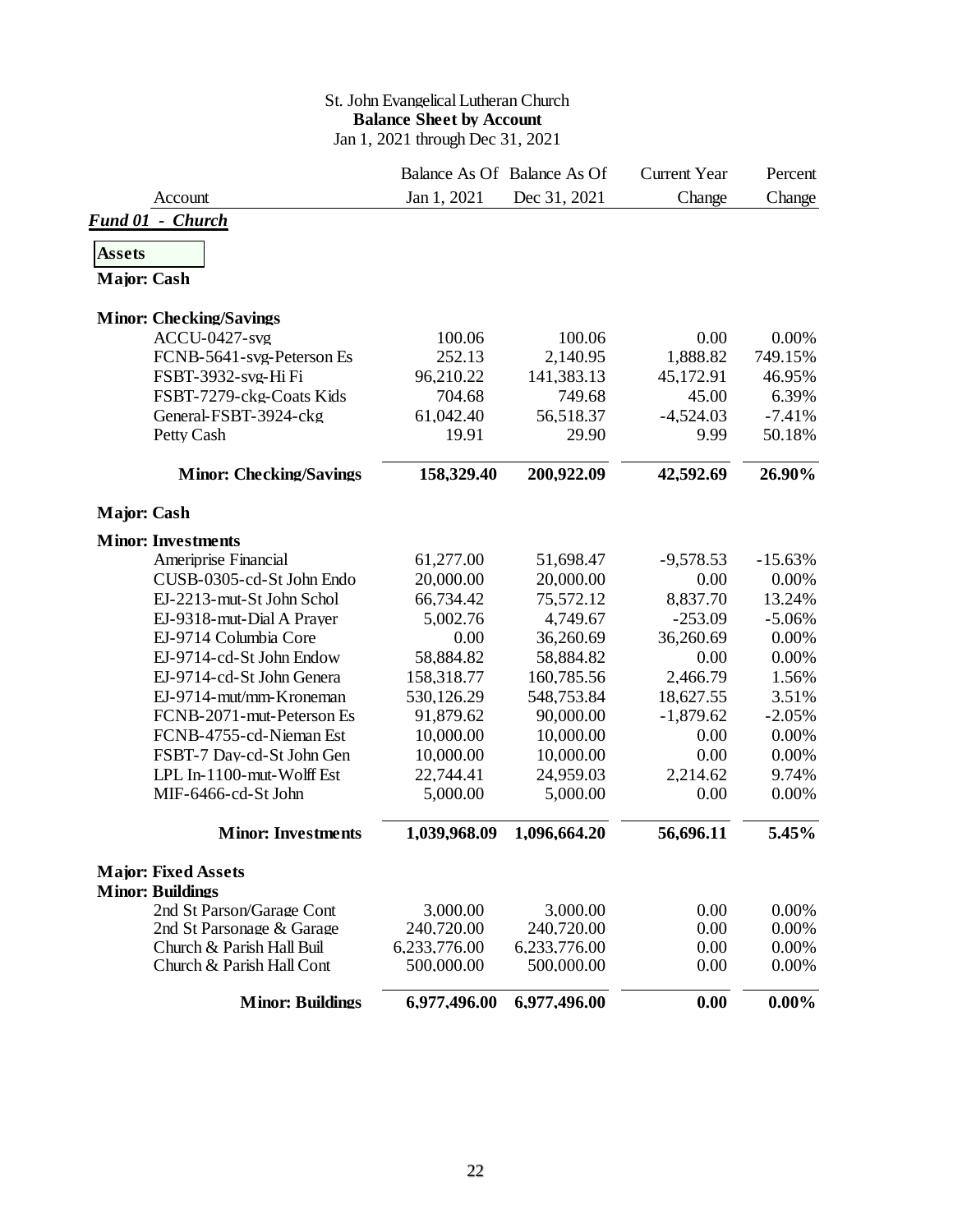# St. John Evangelical Lutheran Church

# **Balance Sheet by Account Continued…**

Jan 1, 2021, through Dec 31, 2021

|                                                       | Balance As Of Balance As Of |                   | <b>Current Year</b> | Percent  |
|-------------------------------------------------------|-----------------------------|-------------------|---------------------|----------|
| Account                                               | Jan 1, 2021                 | Dec 31, 2021      | Change              | Change   |
| <b>Major: Other Assets</b>                            |                             |                   |                     |          |
| <b>Minor: Life Insurance</b>                          |                             |                   |                     |          |
| Thrivent-5833-life-Scrimg                             | 13,095.00                   | 13,095.00         | 0.00                | 0.00%    |
| <b>Minor: Life Insurance</b>                          | 13,095.00                   | 13,095.00         | 0.00                | $0.00\%$ |
| <b>Major: Ded. Receivable</b>                         |                             |                   |                     |          |
| <b>Minor: Ded. Receivable</b>                         |                             |                   |                     |          |
| <b>Dedicated Funds Receivable</b>                     | 0.00                        | 0.00              | 0.00                | 0.00%    |
| <b>Dedicated Funds Receivable</b>                     | 0.00                        | 0.00              | 0.00                | $0.00\%$ |
| <b>Total Assets</b>                                   | 8,188,888.49                | 8,288,177.29      | 99,288.80           | 1.21%    |
| <b>Liabilities</b><br><b>Major: Ded. Payable</b>      |                             |                   |                     |          |
| <b>Minor: Ded. Payable</b><br>Dedicated Funds Payable | 7,959,705.37                | 8,038,240.87      | 78,535.50           | 0.99%    |
| <b>Dedicated Funds Pavable</b>                        | 7,959,705.37                | 8,038,240.87      | 78,535.50           | $0.99\%$ |
| <b>Total Liabilities</b>                              | 7,959,705.37                | 8,038,240.87      | 78,535.50           | $0.99\%$ |
| <b>Fund Balance</b>                                   |                             |                   |                     |          |
| <b>Totals for Fund Balance</b>                        | 229,183.12                  | 249,936.42        | 20,753.30           | 9.06%    |
| <b>Total Fund Balance/Equity</b>                      | 229,183.12                  | <u>249,936.42</u> | 20,753.30           | 9.06%    |
| <b>Total Liability and Fund Balance</b>               | 8.188.888.49                | 8.288.177.29      | 99.288.80           | .21%     |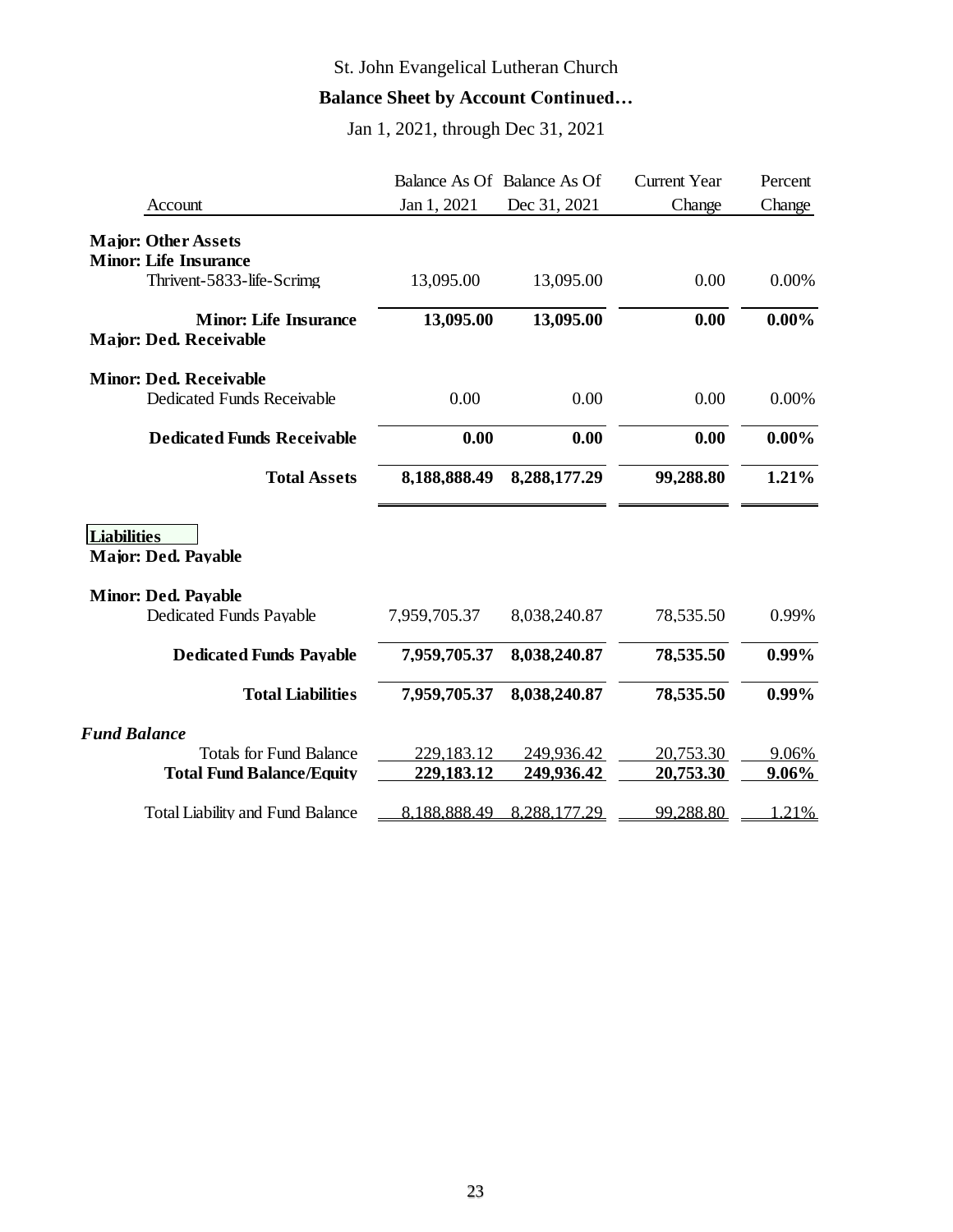## St. John Evangelical Lutheran Church

### **Dedicated Accounts**

## **As of December, Fiscal Year 2021**

|                                     | Beginning<br>Year-To-Date     |                |           | Current         |                |
|-------------------------------------|-------------------------------|----------------|-----------|-----------------|----------------|
| Account                             |                               | <b>Balance</b> | Receipts  | <b>Expenses</b> | <b>Balance</b> |
| <b>Major 01 - Church Ministries</b> |                               |                |           |                 |                |
| Minor 00 - Ungrouped                |                               |                |           |                 |                |
| 017-01-00-00 Altar Guild            |                               | 4,918.82       | 0.00      | 42.81           | 4,876.01       |
| 017-01-00-01                        | Programming-                  | 265,546.61     | 35,063.51 | 6,000.00        | 294,610.12     |
| 017-01-00-02                        | <b>Blessing Box</b>           | 0.00           | 1,474.57  | 78.55           | 1,396.02       |
|                                     | 017-01-00-03 Womens Ministry  | 9,481.01       | 316.67    | 1,107.03        | 8,690.65       |
| 017-01-00-04                        | <b>Bible Camp</b>             | 2,352.80       | 0.00      | 330.00          | 2,022.80       |
| 017-01-00-06                        | <b>Missions</b>               | 5,416.02       | 0.00      | 0.00            | 5,416.02       |
| 017-01-00-07                        | Compassion                    | 5,355.34       | 3,590.00  | 911.18          | 8,034.16       |
| 017-01-00-08                        | Scholarship                   | 66,734.42      | 10,837.70 | 2,000.00        | 75,572.12      |
| 017-01-00-09                        | Parish                        | 1,463.95       | 0.00      | 0.00            | 1,463.95       |
| $017 - 01 - 00 - 10$                | Youth                         | 3,987.75       | 964.13    | 88.48           | 4,863.40       |
| $017 - 01 - 00 - 13$                | <b>AED</b>                    | 409.94         | 0.00      | 0.00            | 409.94         |
| $017 - 01 - 00 - 15$                | <b>Card Ministry</b>          | 779.44         | 0.00      | 63.38           | 716.06         |
| $017 - 01 - 00 - 16$                | Do Day Quilters               | 1,563.13       | 85.00     | 204.01          | 1,444.12       |
| $017 - 01 - 00 - 17$                | Memorial-Perm                 | 101,000.00     | 0.00      | 0.00            | 101,000.00     |
| $017 - 01 - 00 - 18$                | Memorial                      | 126,604.85     | 8,154.62  | 4,246.87        | 130,512.60     |
| $017 - 01 - 00 - 19$                | <b>Bank Transfers</b>         | 0.00           | 73,192.71 | 73,013.58       | 179.13         |
| $017 - 01 - 00 - 20$                | Kroneman - Cap                | 224,952.12     | 29,191.60 | 0.00            | 254,143.72     |
| 017-01-00-23                        | Youth-Individual              | 5,266.78       | 1,258.00  | 731.10          | 5,793.68       |
| 017-01-00-24                        | Property $\&$                 | 6,977,496.00   | 0.00      | 0.00            | 6,977,496.00   |
| $017 - 01 - 00 - 25$                | Music                         | 10,276.27      | 55.00     | 0.00            | 10,331.27      |
| 017-01-00-26                        | Organ                         | 1,365.00       | 0.00      | 0.00            | 1,365.00       |
| 017-01-00-27                        | Pastor's                      | 3,453.39       | 0.00      | 89.72           | 3,363.67       |
|                                     | 017-01-00-28 Parish Education | 3,787.32       | 20.00     | 0.00            | 3,807.32       |
|                                     | 017-01-00-30 Youth Mission    | 3,292.09       | 656.10    | 0.00            | 3,948.19       |
| $017 - 01 - 00 - 31$                | Hymnals                       | 4,576.06       | 0.00      | 0.00            | 4,576.06       |
| 017-01-00-32 Bus                    |                               | 87.10          | 0.00      | 0.00            | 87.10          |
| 017-01-00-33                        | <b>WAF Deductible</b>         | 3,050.96       | 0.00      | 0.00            | 3,050.96       |
| 017-01-00-34                        | Operation                     | 164.00         | 0.00      | 0.00            | 164.00         |
| 017-01-00-35                        | Chair Lift                    | 1,523.92       | 0.00      | 0.00            | 1,523.92       |
| 017-01-00-36                        | One Time Events               | 0.00           | 1,423.79  | 1,000.43        | 423.36         |
| 017-01-00-37                        | 8% Benevolence -              | 10,029.39      | 10,099.81 | 8,706.40        | 11,422.80      |
| 017-01-00-39                        | Sound System                  | 3,130.04       | 0.00      | 2,053.99        | 1,076.05       |
| 017-01-00-41                        | <b>Stained Glass</b>          | 7,955.17       | 0.00      | 453.91          | 7,501.26       |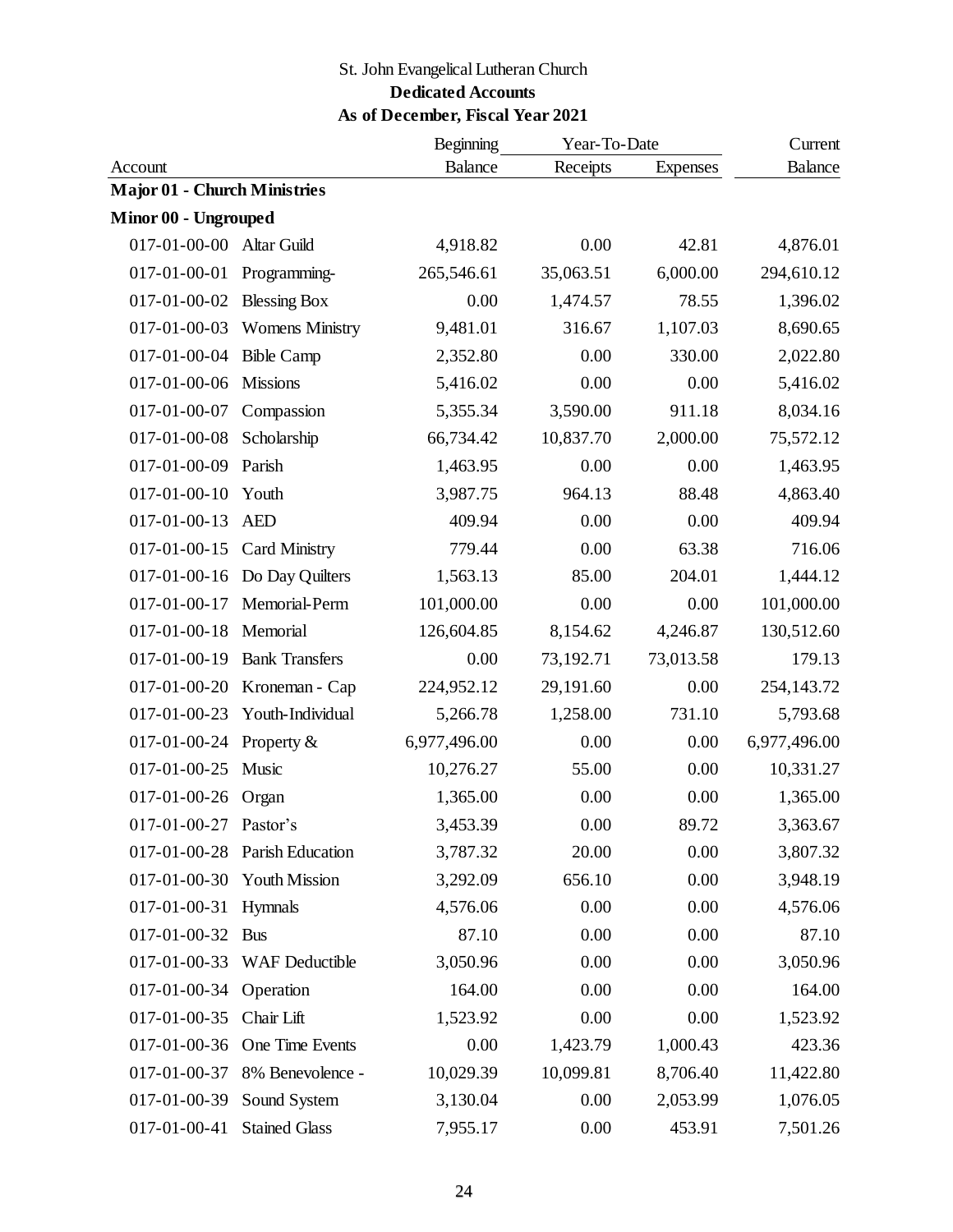#### St. John Evangelical Lutheran Church **Dedicated Accounts Continued As of December, Fiscal Year 2021**

|                          |                                      | <b>Beginning</b> | Year-To-Date |              | Current                    |
|--------------------------|--------------------------------------|------------------|--------------|--------------|----------------------------|
| Account                  |                                      | <b>Balance</b>   | Receipts     | Expenses     | <b>Balance</b>             |
| 017-01-00-44             | Angel Tree                           | 378.73           | 435.00       | 703.94       | 109.79                     |
| 017-01-00-45             | Lilies/Poinsettias                   | 1,996.39         | 1,045.00     | 0.00         | 3,041.39                   |
|                          | 017-01-00-46 EPIC Schol Cash         | 1,997.13         | 800.00       | 1,500.00     | 1,297.13                   |
|                          | 017-01-00-47 EPIC Scholar -          | 2,194.13         | 9.20         | 0.00         | 2,203.33                   |
| 017-01-00-48             | EPIC Scholar-                        | 90,000.00        | 0.00         | 0.00         | 90,000.00                  |
| $017 - 01 - 00 - 50$     | Sound & Video                        | 200.00           | 5,360.00     | 5,560.00     | 0.00                       |
| $017 - 01 - 00 - 51$     | Stephen                              | 0.00             | 0.00         | 0.00         | 0.00                       |
| 017-01-00-52             | Kans for Kids                        | 1,803.76         | 3,280.38     | 2,028.00     | 3,056.14                   |
| $017 - 01 - 00 - 53$     | Church                               | 285.00           | 1,702.00     | 0.00         | 1,987.00                   |
|                          | 017-01-00-54 Blanket Ministry        | 0.00             | 555.00       | 425.18       | 129.82                     |
| $017 - 01 - 00 - 55$     | <b>Disaster</b>                      | 0.00             | 341.00       | 100.50       | 240.50                     |
|                          | <b>Totals</b>                        | \$7,954,874.83   | \$189,910.79 | \$111,439.06 | \$8,033,346.56             |
|                          | <b>Major 02 - Outside Ministries</b> |                  |              |              |                            |
| Minor 00 - Ungrouped     |                                      |                  |              |              |                            |
|                          | 017-02-00-01 Comm Food Box           | 0.00             | 0.00         | 0.00         | 0.00                       |
| 017-02-00-03 ELCA Good   |                                      | 4.74             | 802.19       | 580.00       | 226.93                     |
|                          |                                      |                  |              | 0.00         | 0.00                       |
| 017-02-00-04 Ministerium |                                      | 0.00             | 0.00         |              |                            |
|                          | 017-02-00-05 Meals on Wheels         | 0.00             | 0.00         | 0.00         | 0.00                       |
| $017 - 02 - 00 - 12$     | World Hunger                         | 200.00           | 0.00         | 200.00       |                            |
| $017 - 02 - 00 - 21$     | Coats for Kids                       | 704.68           | 370.00       | 265.00       |                            |
|                          | 017-02-00-22 Parent Support          | 3,921.12         | 0.00         | 63.42        | 0.00<br>809.68<br>3,857.70 |

**\$191,082.98 \$112,547.48 \$8,038,240.87 \$7,959,705.37**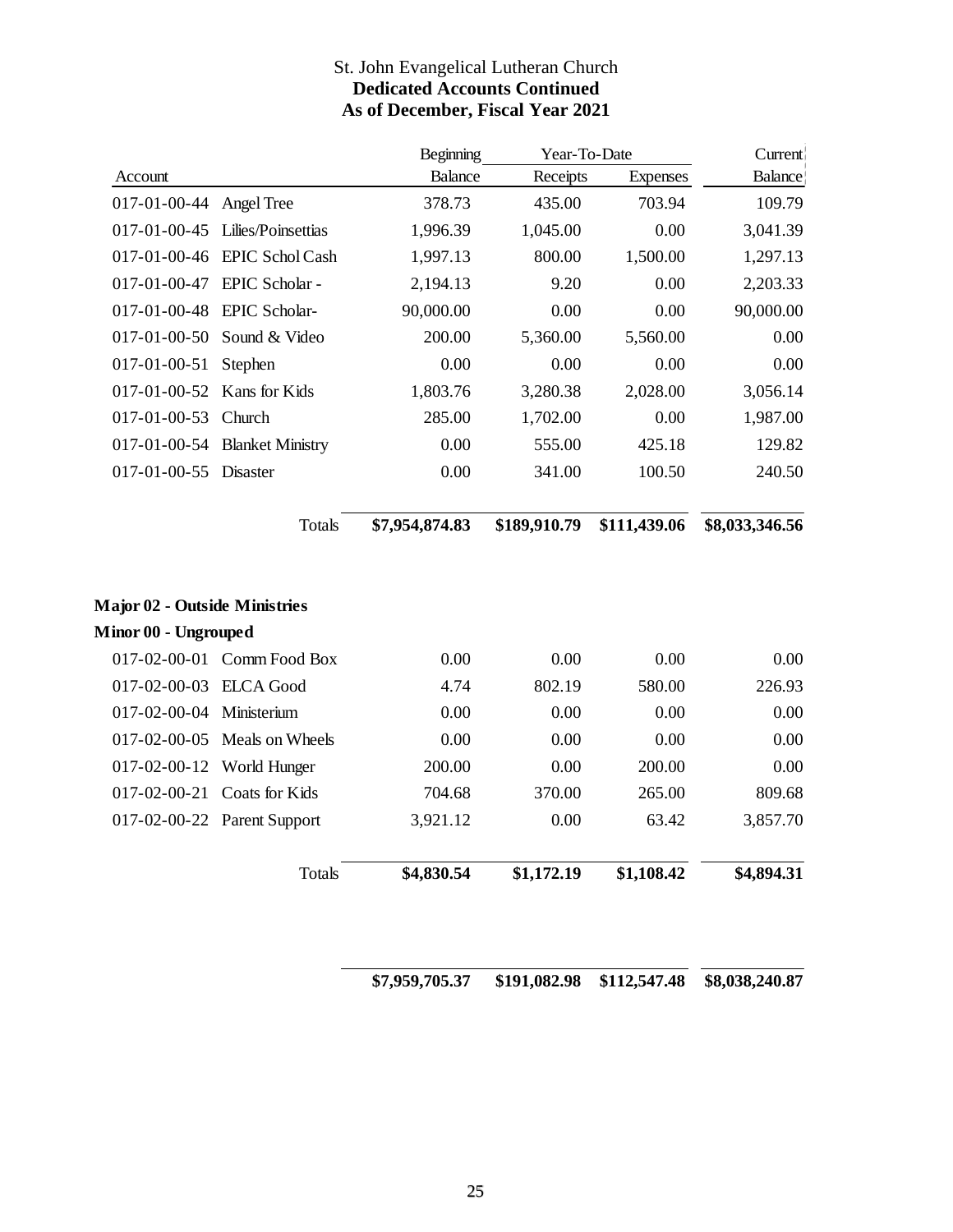# **St. John Evangelical Lutheran Church 2022 Ministry Support Plan**

|                                 | 2021 Ministry Support Plan |            | 2021 Y-T-D    |            | 2022 Ministry Support Plan |            |
|---------------------------------|----------------------------|------------|---------------|------------|----------------------------|------------|
| <b>Offerings</b>                |                            |            |               |            |                            |            |
| 8% Synod                        |                            |            |               |            |                            |            |
| Envelope                        | \$                         | 210,000.00 | \$            | 179,450.00 | \$                         | 210,000.00 |
| <b>Simply Giving</b>            | \$                         | 150,000.00 | \$            | 146,187.00 | \$                         | 160,000.00 |
| 8% Synod: \$                    |                            | 360,000.00 | \$            | 325,637.00 | \$                         | 370,000.00 |
| 8% Various                      |                            |            |               |            |                            |            |
| Thank Offering                  | \$                         | 78,000.00  | \$            | 57,208.00  | \$                         | 70,000.00  |
| <b>SG Thank Offering</b>        | \$                         | 35,000.00  | \$            | 32,845.00  | \$                         | 36,000.00  |
| Lent/Easter/Christmas           | \$                         | 15,000.00  | \$            | 4,784.00   | \$                         | 15,000.00  |
| Loose                           | \$                         | 4,325.00   | \$            | 1,192.00   | \$                         | 3,000.00   |
| 8% Various: \$                  |                            | 132,325.00 | $\mathbb{S}$  | 96,029.00  | $\overline{\$}$            | 124,000.00 |
| <b>Other Sources</b>            |                            |            |               |            |                            |            |
| <b>Special Offerings</b>        | \$                         |            | \$            |            | \$                         |            |
| <b>Sunday School</b>            | \$                         | 400.00     | \$            | 682.00     | \$                         | 500.00     |
| Other Sources: \$               |                            | 400.00     | \$            | 682.00     | \$                         | 500.00     |
| Offerings Total: \$             |                            | 492,725.00 | $\mathcal{S}$ | 422,348.00 | \$                         | 494,500.00 |
| <b>Non-Offerings</b>            |                            |            |               |            |                            |            |
| <b>Other Sources</b>            |                            |            |               |            |                            |            |
| <b>Investment Income</b>        | \$                         | 500.00     | \$            |            | \$                         | 5,000.00   |
| Other                           | \$                         | 2,500.00   | \$            | 1,070.00   | \$                         | 1,500.00   |
| Wed Night Supper In             | \$                         | 2,000.00   | \$            | 1,910.00   | \$                         | 2,000.00   |
| <b>Insurance Claims</b>         | \$                         |            | \$            |            | \$                         |            |
| Interest/Dividends              | \$                         | 600.00     | \$            | 2,722.00   | \$                         | 2,800.00   |
| Other Sources:                  | $\mathcal{S}$              | 5,600.00   | \$            | 5,702.00   | \$                         | 11,300.00  |
| <b>Reimbursements In</b>        |                            |            |               |            |                            |            |
| Reimburse Misc.                 | \$                         | 300.00     | \$            |            | \$                         |            |
| <b>Broadcast/Flowers Income</b> | \$                         | 3,500.00   | \$            | 2,675.00   | \$                         | 3,500.00   |
| Weddings/Funerals               | \$                         | 1,500.00   | \$            | 235.00     | \$                         | 500.00     |
| Reimbursements In: \$           |                            | 5,300.00   | \$            | 2,910.00   | \$                         | 4,000.00   |
| Non-Offerings: \$               |                            | 10,900.00  | \$            | 8,612.00   | \$                         | 15,300.00  |
| <b>Total Income: \$</b>         |                            | 503,625.00 | \$            | 430,960.00 | \$                         | 509,800.00 |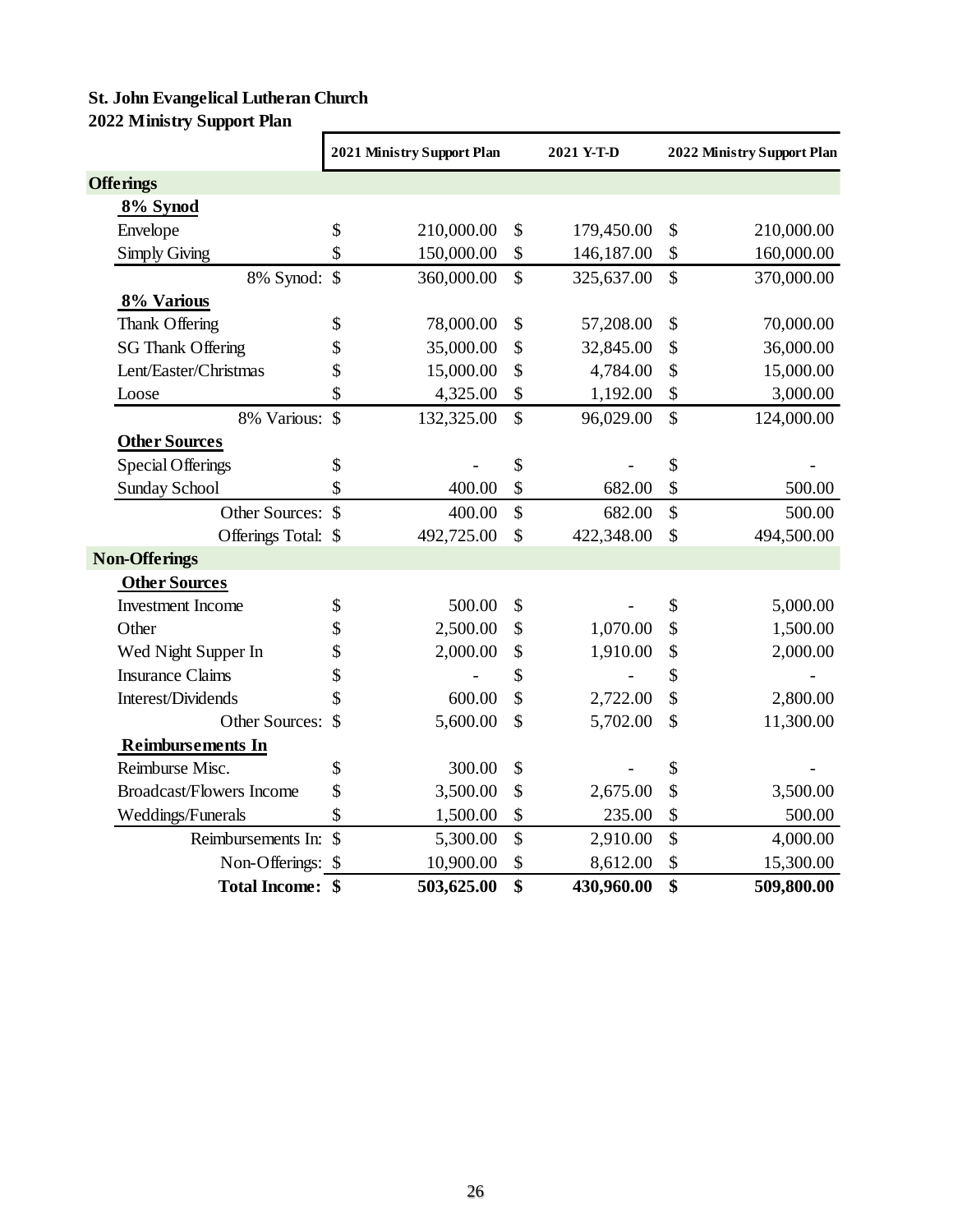|                                   | 2021 Ministry Support Plan |           |    | 2021 Y-T-D |                           | 2022 Ministry Support Plan |
|-----------------------------------|----------------------------|-----------|----|------------|---------------------------|----------------------------|
| <b>Expense Accounts</b>           |                            |           |    |            |                           |                            |
| <b>Benevolence</b>                |                            |           |    |            |                           |                            |
| <b>Benevolence</b>                |                            |           |    |            |                           |                            |
| Comm Min-2%                       | \$                         | 9,855.00  | \$ | 8,835.00   | \$                        | 9,890.00                   |
| NEIA Synod -8% Reg Off            | \$                         | 28,800.00 | \$ | 24,890.00  | \$                        | 29,600.00                  |
| Various - 8% T.O.                 | \$                         | 10,586.00 | \$ | 8,353.00   | $\boldsymbol{\mathsf{S}}$ | 9,920.00                   |
| Benevolence: \$                   |                            | 49,241.00 | \$ | 42,078.00  | \$                        | 49,410.00                  |
| <b>Business</b>                   |                            |           |    |            |                           |                            |
| <b>Bank Fees</b>                  | \$                         | 450.00    | \$ | 385.00     | \$                        | 450.00                     |
| <b>Business Manager Salary</b>    | \$                         | 17,590.00 | \$ | 14,549.00  | \$                        | 18,117.00                  |
| <b>Business Office</b>            | \$                         | 5,000.00  | \$ | 4,198.00   | \$                        | 9,000.00                   |
| <b>Synod Meetings</b>             | \$                         | 320.00    | \$ |            | \$                        | 320.00                     |
| Technology                        | \$                         | 2,500.00  | \$ | 2,592.00   | \$                        | 3,000.00                   |
| Total Business Office: \$         |                            | 25,860.00 | \$ | 21,724.00  | $\mathcal{S}$             | 30,887.00                  |
| <b>Payroll Tax &amp; Benefits</b> |                            |           |    |            |                           |                            |
| Federal WH                        | \$                         |           | \$ | (20.00)    | $\boldsymbol{\mathsf{S}}$ |                            |
| <b>State WH</b>                   | \$                         |           | \$ | 854.00     | \$                        |                            |
| Medicare                          | \$                         |           | \$ | 1.00       | $\boldsymbol{\mathsf{S}}$ |                            |
| Social Security                   | \$                         |           | \$ | 5.00       | \$                        |                            |
| Payroll Tax Remittance            | \$                         | 11,897.00 | \$ | 10,486.00  | \$                        | 12,057.00                  |
| Payroll Tax & Benefits: \$        |                            | 11,897.00 | \$ | 11,326.00  | \$                        | 12,057.00                  |
| Total Business: \$                |                            | 37,757.00 | \$ | 33,050.00  | $\boldsymbol{\mathsf{S}}$ | 42,944.00                  |
| <b>Buildings &amp; Grounds</b>    |                            |           |    |            |                           |                            |
| <b>B&amp;G</b> Salaries           |                            |           |    |            |                           |                            |
| <b>Custodian Salary</b>           | \$                         | 41,948.00 | \$ | 38,430.00  | $\boldsymbol{\mathsf{S}}$ | 43,206.00                  |
| Heallth/Disab/Life Insura         | \$                         |           | \$ |            | \$                        |                            |
| <b>Assistant Custodian</b>        | \$                         | 12,000.00 | \$ | 7,066.00   | \$                        | 9,000.00                   |
| Pension                           | \$                         | 4,194.00  | \$ | 3,491.00   | \$                        | 4,320.00                   |
| Total: \$                         |                            | 58,142.00 | \$ | 48,987.00  | \$                        | 56,526.00                  |
| <b>B&amp;G</b> Repairs            |                            |           |    |            |                           |                            |
| A/C Repairs                       | \$                         | 4,000.00  | \$ | 4,716.00   | \$                        | 4,800.00                   |
| <b>Boiler Maintenance</b>         | \$                         | 900.00    | \$ | 1,190.00   | \$                        | 1,000.00                   |
| <b>Bus</b>                        | \$                         | 2,500.00  | \$ | 730.00     | \$                        | 2,500.00                   |
| Church & Parson Insurance         | $\boldsymbol{\$}$          | 16,500.00 | \$ | 12,997.00  | \$                        | 17,500.00                  |
| <b>Custodial Supplies</b>         | $\boldsymbol{\$}$          | 3,000.00  | \$ | 1,768.00   | \$                        | 3,200.00                   |
| Electric Repair & Supplie         | \$                         | 800.00    | \$ | 842.00     | \$                        | 900.00                     |
| Mileage                           | \$                         | 100.00    | \$ | 109.00     | \$                        | 150.00                     |
| Furniture & Equipment             | \$                         | 1,500.00  | \$ | 96.00      | \$                        | 1,000.00                   |
| Gas & Electric                    | \$                         | 15,000.00 | \$ | 10,575.00  | \$                        | 15,000.00                  |
| Special Proj                      | \$                         | 1,000.00  | \$ | 1,442.00   | \$                        | 1,000.00                   |
| Lawn Care                         | \$                         | 1,000.00  | \$ |            | \$                        | 1,000.00                   |
| Miscellaneous                     | \$                         | 250.00    | \$ |            | \$                        | 250.00                     |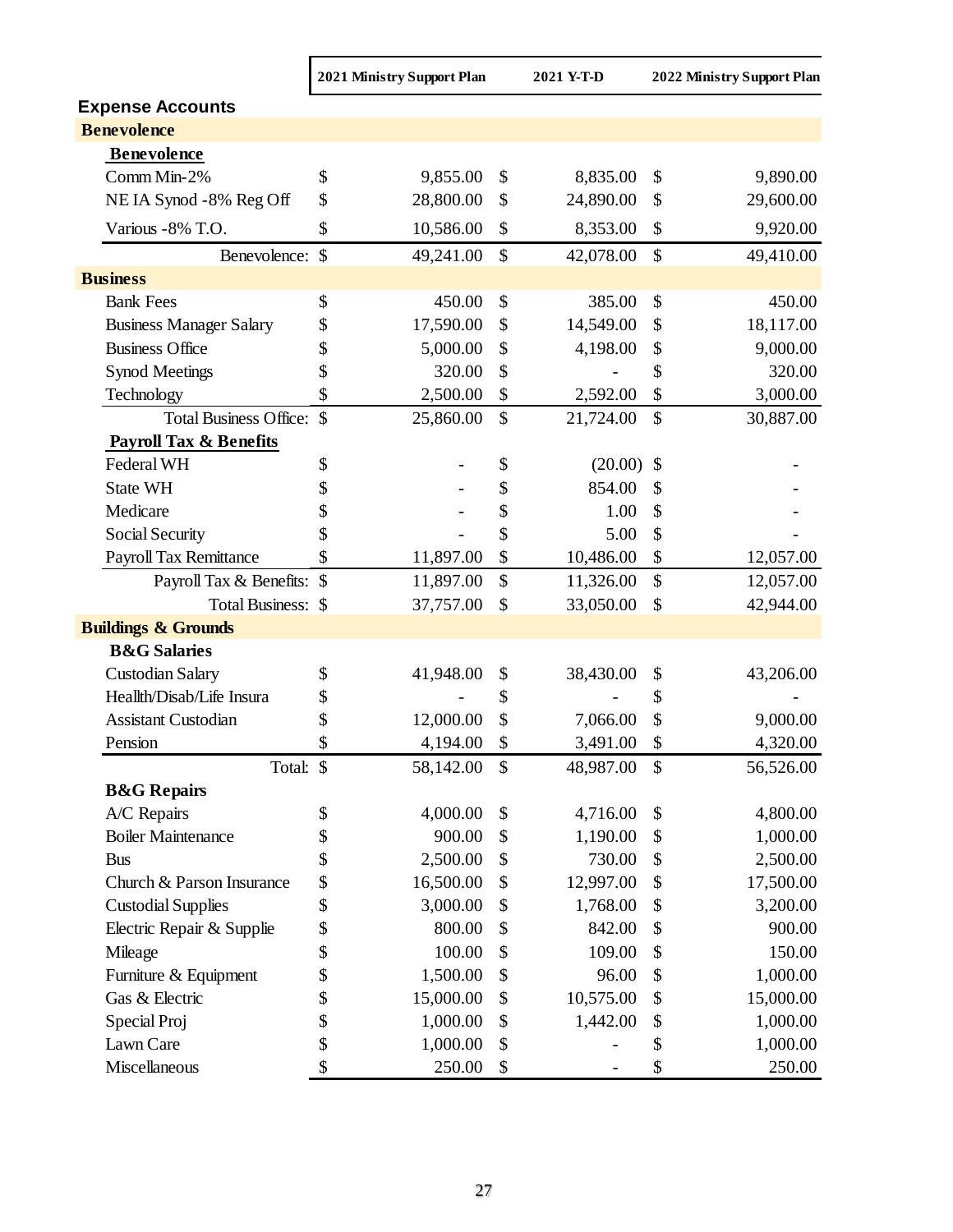| <b>B&amp;G Repairs Cont.</b> |               | 2021 Ministry Support Plan<br>2021 Y-T-D |    | 2022 Ministry Support Plan |    |            |
|------------------------------|---------------|------------------------------------------|----|----------------------------|----|------------|
| Paper Supplies               | \$            | 1,000.00                                 | \$ | 124.00                     | \$ | 500.00     |
| Parsonage Repairs            | \$            | 5,000.00                                 | \$ | 770.00                     | \$ | 2,000.00   |
| Parsonage Utilities          | \$            | 4,800.00                                 | \$ | 3,897.00                   | \$ | 4,800.00   |
| Pest Control                 | \$            | 600.00                                   | \$ | 504.00                     | \$ | 600.00     |
| Physical Repairs & Paint     | \$            | 4,500.00                                 | \$ | 7,105.00                   | \$ | 5,000.00   |
| Plumbing                     | \$            | 500.00                                   | \$ | 700.00                     | \$ | 800.00     |
| Sanitation                   | \$            | 750.00                                   | \$ | 686.00                     | \$ | 800.00     |
| <b>Snow Removal</b>          | \$            | 5,000.00                                 | \$ | 1,775.00                   | \$ | 5,000.00   |
| Telephone & Internet         | \$            | 3,500.00                                 | \$ | 3,073.00                   | \$ | 3,500.00   |
| Water                        | \$            | 2,200.00                                 | \$ | 1,479.00                   | \$ | 2,400.00   |
| <b>B&amp;G</b> Repairs: \$   |               | 74,400.00                                | \$ | 54,578.00                  | \$ | 73,700.00  |
| Buildings & Grounds: \$      |               | 132,542.00                               | \$ | 103,565.00                 | \$ | 130,226.00 |
| <b>Groups</b>                |               |                                          |    |                            |    |            |
| <b>Parish Education</b>      |               |                                          |    |                            |    |            |
| <b>Adult Programs</b>        | \$            | 100.00                                   | \$ |                            | \$ | 100.00     |
| After School Program         | \$            | 150.00                                   | \$ | 143.00                     | \$ | 300.00     |
| Parish Ed Miscellaneous      | \$            | 100.00                                   | \$ |                            | \$ | 100.00     |
| Parish Special Events        | \$            | 300.00                                   | \$ |                            | \$ | 300.00     |
| Parish Ed Supplies           | \$            | 400.00                                   | \$ |                            | \$ | 400.00     |
| SS Curriculum & Materials    | \$            | 1,700.00                                 | \$ | 1,446.00                   | \$ | 1,700.00   |
| <b>Sunday School Bibles</b>  | \$            | 450.00                                   | \$ | 306.00                     | \$ | 400.00     |
| <b>Vacation Bible School</b> | \$            | 700.00                                   | \$ | 142.00                     | \$ | 700.00     |
| Parish Education:            | $\mathcal{S}$ | 3,900.00                                 | \$ | 2,037.00                   | \$ | 4,000.00   |
| <b>Confirmation</b>          |               |                                          |    |                            |    |            |
| Confirm Curriculum & Mat     | \$            | 200.00                                   | \$ | 76.00                      | \$ | 200.00     |
| <b>Confirmation Misc</b>     | \$            | 200.00                                   | \$ | 62.00                      | \$ | 200.00     |
| Confirmation:                | $\mathcal{S}$ | 400.00                                   | \$ | 138.00                     | \$ | 400.00     |
| <b>Stewardship</b>           |               |                                          |    |                            |    |            |
| Stewardship/Consecration     | \$            | 2,500.00                                 | \$ | 4,270.00                   | \$ | 2,500.00   |
|                              | \$            | 2,500.00                                 | \$ | 4,270.00                   | \$ | 2,500.00   |
| <b>Family Board</b>          |               |                                          |    |                            |    |            |
| <b>Family Board Events</b>   | S             | 550.00                                   | \$ | 535.00                     | \$ | 550.00     |
| Family Board: \$             |               | 550.00                                   | \$ | 535.00                     | \$ | 550.00     |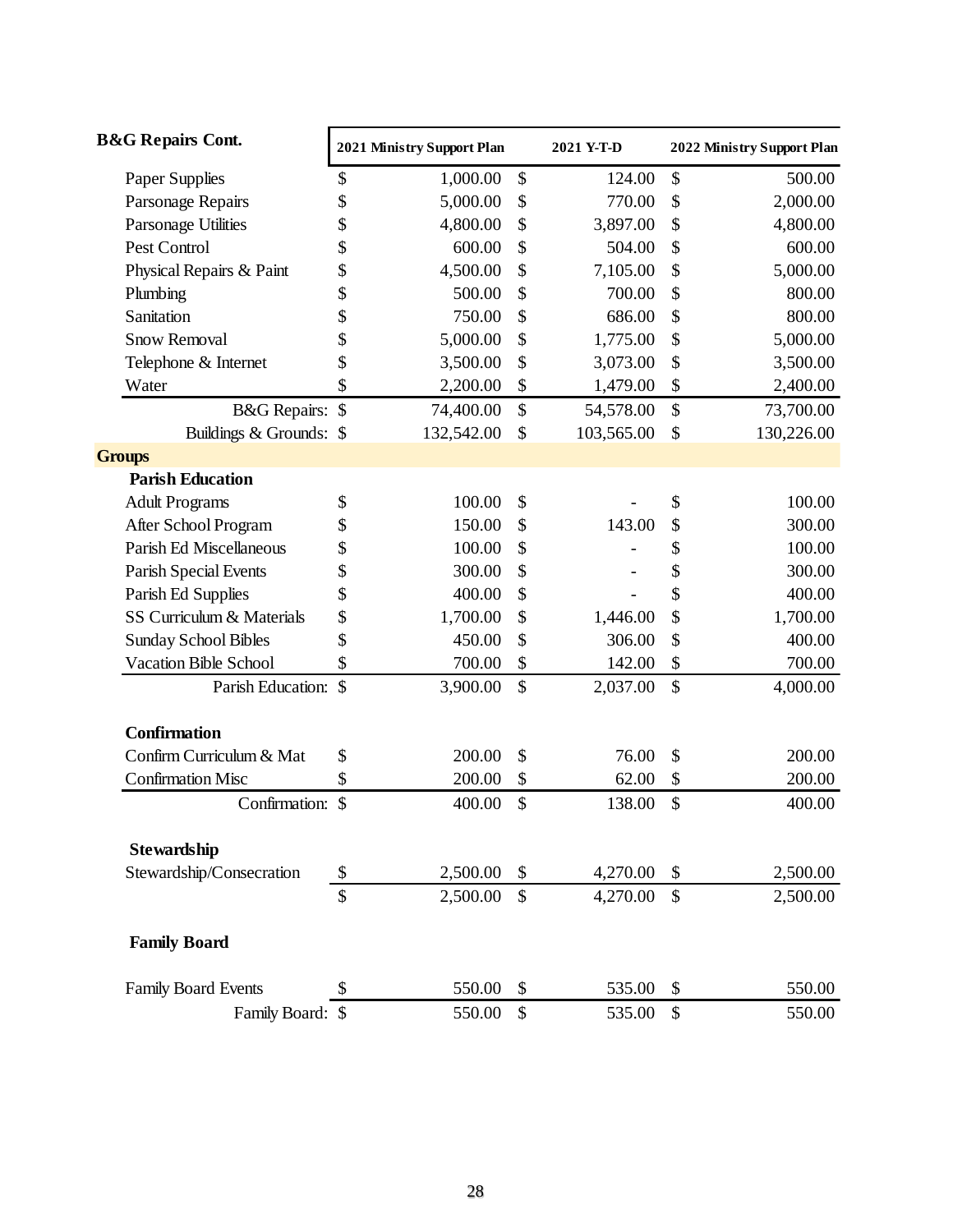|                                  | 2021 Ministry Support Plan |              | 2021 Y-T-D |               | 2022 Ministry Support Plan |  |
|----------------------------------|----------------------------|--------------|------------|---------------|----------------------------|--|
| <b>Parish Communication</b>      |                            |              |            |               |                            |  |
| Com. Ministries                  | \$<br>300.00               | \$           | 103.00     | \$            |                            |  |
| Communication Misc.              | 50.00<br>\$                | \$           |            | \$            |                            |  |
| Comm Tech E-Skinny               | \$<br>500.00               | \$           |            | \$            |                            |  |
| Parish Communication: \$         | 850.00                     | $\mathbb{S}$ | 103.00     | \$            |                            |  |
| Deacons/Worship                  |                            |              |            |               |                            |  |
| <b>Baptismal Supplies/Bibles</b> | \$<br>100.00               | \$           | 165.00     | \$            | 150.00                     |  |
| Candles/Liquid Wax               | \$<br>250.00               | \$           | 354.00     | \$            | 350.00                     |  |
| Sanctolites                      | \$<br>150.00               | \$           | 108.00     | \$            | 150.00                     |  |
| <b>Communion Supplies</b>        | \$<br>450.00               | \$           | 886.00     | \$            | 600.00                     |  |
| Deacon Special Events            | \$<br>250.00               | \$           |            | \$            | 250.00                     |  |
| Worship                          | \$<br>800.00               | \$           | 656.00     | \$            | 800.00                     |  |
| Deacons:                         | $\mathcal{S}$<br>2,000.00  | \$           | 2,169.00   | \$            | 2,300.00                   |  |
|                                  |                            |              |            |               |                            |  |
| <b>St John Preschool</b>         |                            |              |            |               |                            |  |
| Preschool Support                | 20,000.00<br>\$            | \$           | 28,333.00  | \$            | 20,000.00                  |  |
| St John Preschool:               | 20,000.00                  | $\mathbb{S}$ | 28,333.00  | $\mathcal{S}$ | 20,000.00                  |  |
| <b>Other</b>                     |                            |              |            |               |                            |  |
| <b>Accident Med Insurance</b>    | \$<br>175.00               | \$           | 175.00     | \$            | 175.00                     |  |
| <b>CPR/AED Training</b>          | \$                         | \$           |            | \$            |                            |  |
| <b>Wednesday Night Supper</b>    | \$<br>2,000.00             | \$           | 932.00     | \$            | 2,000.00                   |  |
| <b>EPIC</b> Scholarship          | \$<br>3,000.00             | \$           | 3,000.00   | \$            | 3,000.00                   |  |
| Total Other:                     | \$<br>5,175.00             | \$           | 4,107.00   | \$            | 5,175.00                   |  |
| <b>Technology</b>                |                            |              |            |               |                            |  |
| Eskinny                          | \$<br>500.00               |              |            | \$            | 500.00                     |  |
| Sound & Video (maintenance)      | \$<br>1,000.00             | \$           |            | \$            | 1,000.00                   |  |
| Total Technology: \$             |                            |              |            | \$            | 1,500.00                   |  |
| <b>Youth Board</b>               |                            |              |            |               |                            |  |
| Youth Board                      | \$<br>500.00               | \$           | 230.00     | \$            | 250.00                     |  |
| Youth Board:                     | $\mathcal{S}$<br>500.00    | \$           | 230.00     | \$            | 250.00                     |  |
| <b>Total Church Groups: \$</b>   | 37,375.00 \$               |              | 41,922.00  | \$            | 36,675.00                  |  |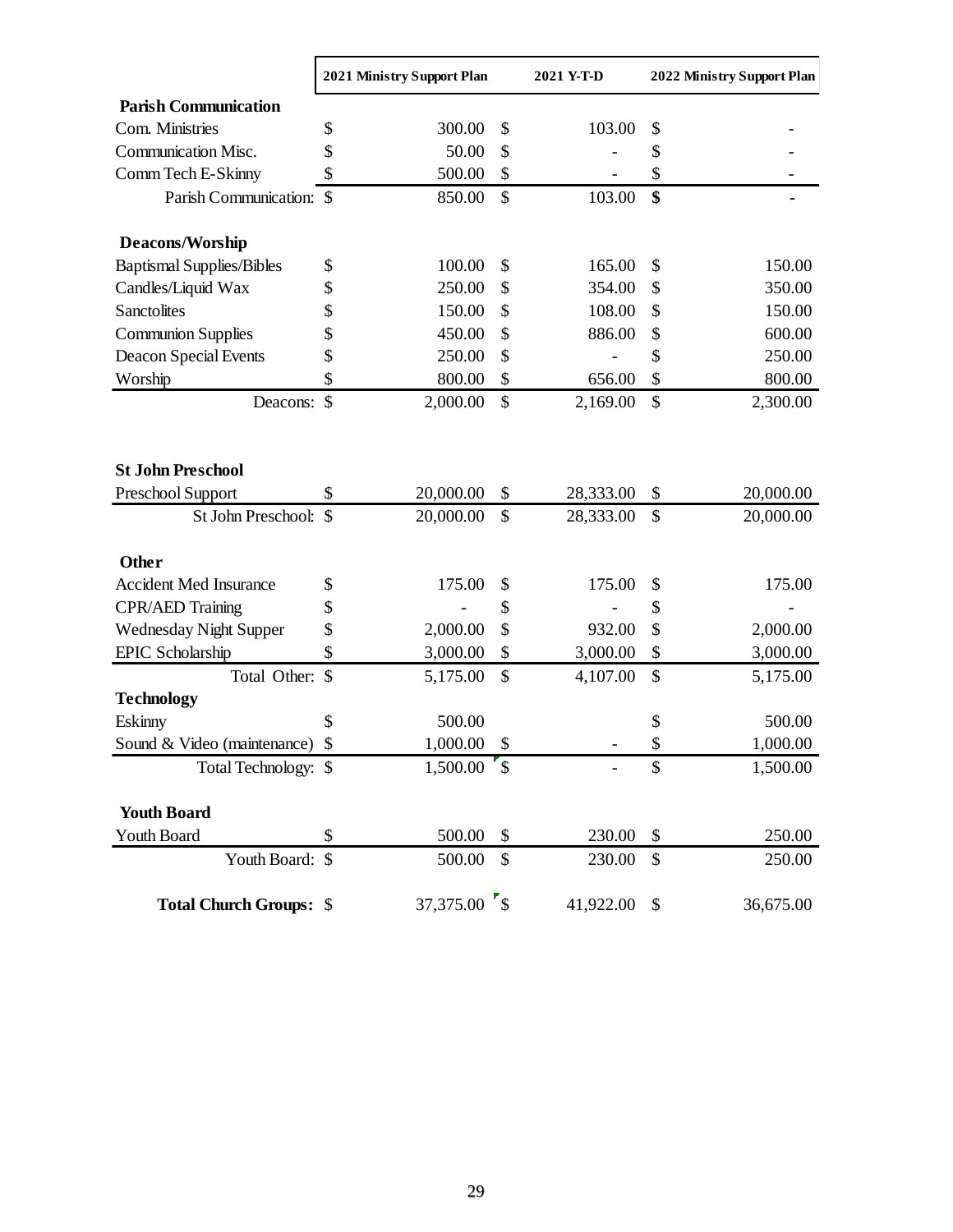|                                | 2021 Ministry Support Plan |           |               | 2021 Y-T-D |                            | 2022 Ministry Support Plan |
|--------------------------------|----------------------------|-----------|---------------|------------|----------------------------|----------------------------|
| <b>Music</b>                   |                            |           |               |            |                            |                            |
| <b>Assistant Organist</b>      | \$                         | 1,280.00  | \$            | 1,200.00   | \$                         | 1,280.00                   |
| Choir & Music                  | \$                         | 600.00    | \$            | 479.00     | \$                         | 600.00                     |
| Choir & Worship Salary         | \$                         |           | \$            |            | \$                         |                            |
| Music Continuing Ed            | \$                         |           | \$            |            | \$                         | 250.00                     |
| <b>Music Director Salary</b>   | \$                         | 17,738.00 | \$            | 16,250.00  | \$                         | 18,270.00                  |
| Organ/Piano Maintenance        | \$                         | 1,200.00  | \$            | 393.00     | \$                         | 1,200.00                   |
| Total Music: \$                |                            | 20,818.00 | $\mathcal{S}$ | 18,322.00  | $\mathcal{S}$              | 21,600.00                  |
| <b>Church Office</b>           |                            |           |               |            |                            |                            |
| <b>Office</b>                  |                            |           |               |            |                            |                            |
| Extra Help Salary              | \$                         | 1,400.00  | \$            | 30.00      | \$                         | 700.00                     |
| Equipment & Repair             | \$                         | 4,000.00  | \$            | 2,770.00   | \$                         | 4,000.00                   |
| Office Supplies                | \$                         | 2,500.00  | \$            | 1,438.00   | \$                         | 2,500.00                   |
| <b>Secretary Pension</b>       | \$                         | 3,097.00  | \$            | 2,594.00   | \$                         | 3,190.00                   |
| Postage & Delivery             | \$                         | 2,500.00  | \$            | 2,244.00   | \$                         | 2,500.00                   |
| <b>Secretary Salary</b>        | \$                         | 30,975.00 | \$            | 28,188.00  | \$                         | 31,904.00                  |
| Misc./Services                 | \$                         |           | \$            |            | \$                         |                            |
| <b>Bulletins</b>               | \$                         | 150.00    | \$            |            | \$                         | 150.00                     |
| <b>Total Church Office</b>     | $\mathcal{S}$              | 44,622.00 | \$            | 37,264.00  | $\mathcal{S}$              | 44,944.00                  |
| <b>Parish Staff</b>            |                            |           |               |            |                            |                            |
| <b>Parish Staff</b>            |                            |           |               |            |                            |                            |
| Cont. Education-Staff          | \$                         | 200.00    | \$            | 200.00     | \$                         | 200.00                     |
| Wed Night Help Salary          | \$                         | 600.00    | \$            | 301.00     | \$                         | 1,200.00                   |
| <b>Y/F Coordinator Pension</b> | \$                         | 3,603.00  | \$            | 2,999.00   | \$                         | 3,711.00                   |
| Y/F Coordinator Salary         | \$                         | 36,030.00 | \$            | 33,008.00  | \$                         | 37,111.00                  |
| Y-F Mileage                    | \$                         | 300.00    | \$            |            | \$                         | 200.00                     |
| Parish Staff: \$               |                            | 40,733.00 | \$            | 36,508.00  | $\boldsymbol{\mathsf{S}}$  | 42,422.00                  |
| <b>Reimburse Expense</b>       |                            |           |               |            |                            |                            |
| <b>Broadcast/Flowers</b>       | \$                         | 3,500.00  | \$            | 3,975.00   | \$                         | 3,500.00                   |
| Reimburse Misc                 | \$                         | 300.00    | \$            | 98.00      | \$                         | 100.00                     |
| Weddings/Funerals              | \$                         | 1,500.00  | \$            |            | \$                         | 500.00                     |
| Total Reimburse Expense: \$    |                            | 5,300.00  | \$            | 4,073.00   | $\boldsymbol{\mathsf{\$}}$ | 4,100.00                   |

 $\mathbf{r}$